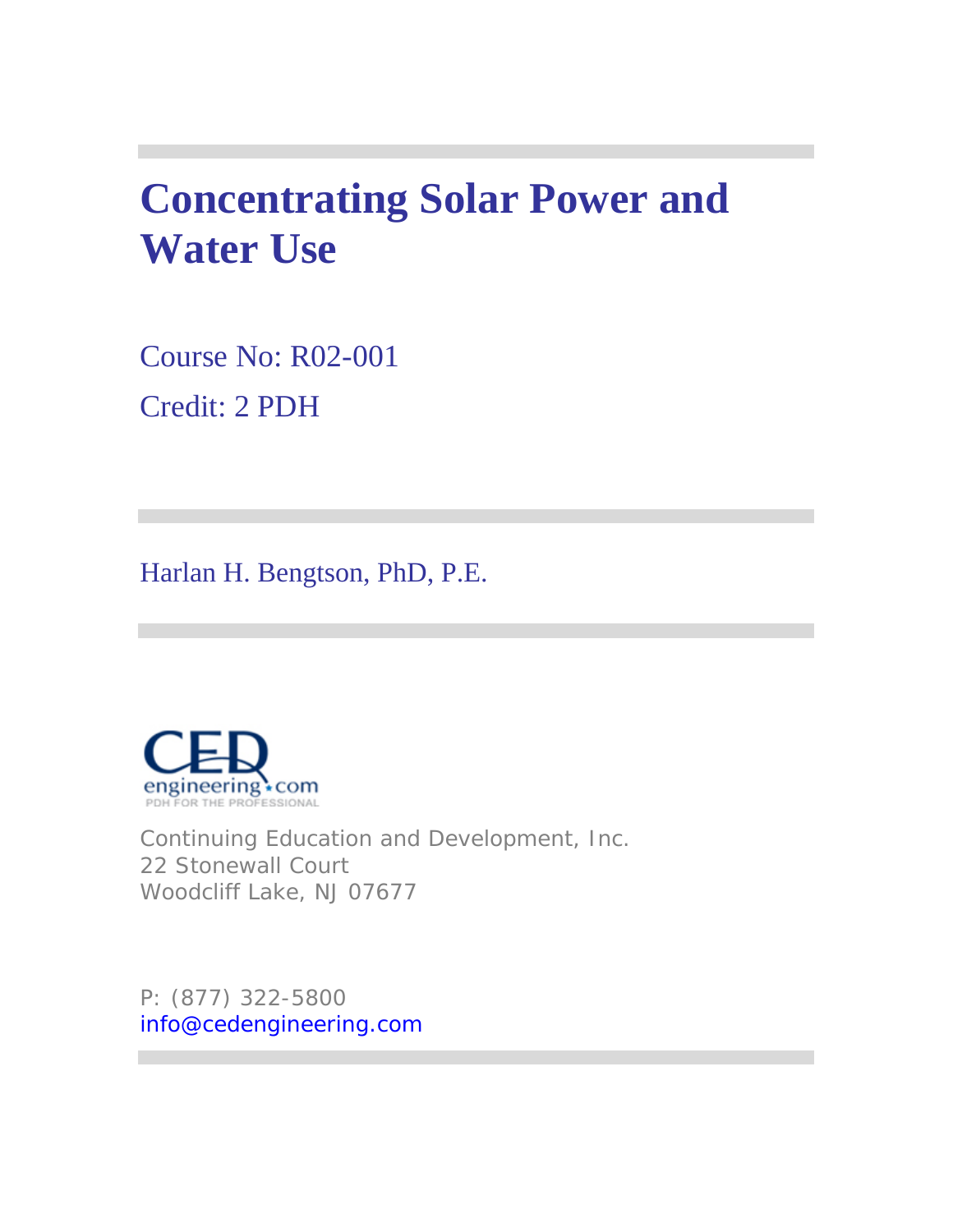## **Concentrating Solar Power Commercial Application Study: Reducing Water Consumption of Concentrating Solar Power Electricity Generation**

**Report to Congress** 

## **U.S. Department of Energy**

This report is being disseminated by the Department of Energy. As such, the document was prepared in compliance with Section 515 of the Treasury and General Government Appropriations Act for Fiscal Year 2001 (Public Law 106-554) and information quality guidelines issued by the Department of Energy. Though this report does not constitute "influential" information, as that term is defined in DOE's information quality guidelines or the Office of Management and Budget's Information Quality Bulletin for Peer Review (Bulletin), the study was reviewed internally prior to publication.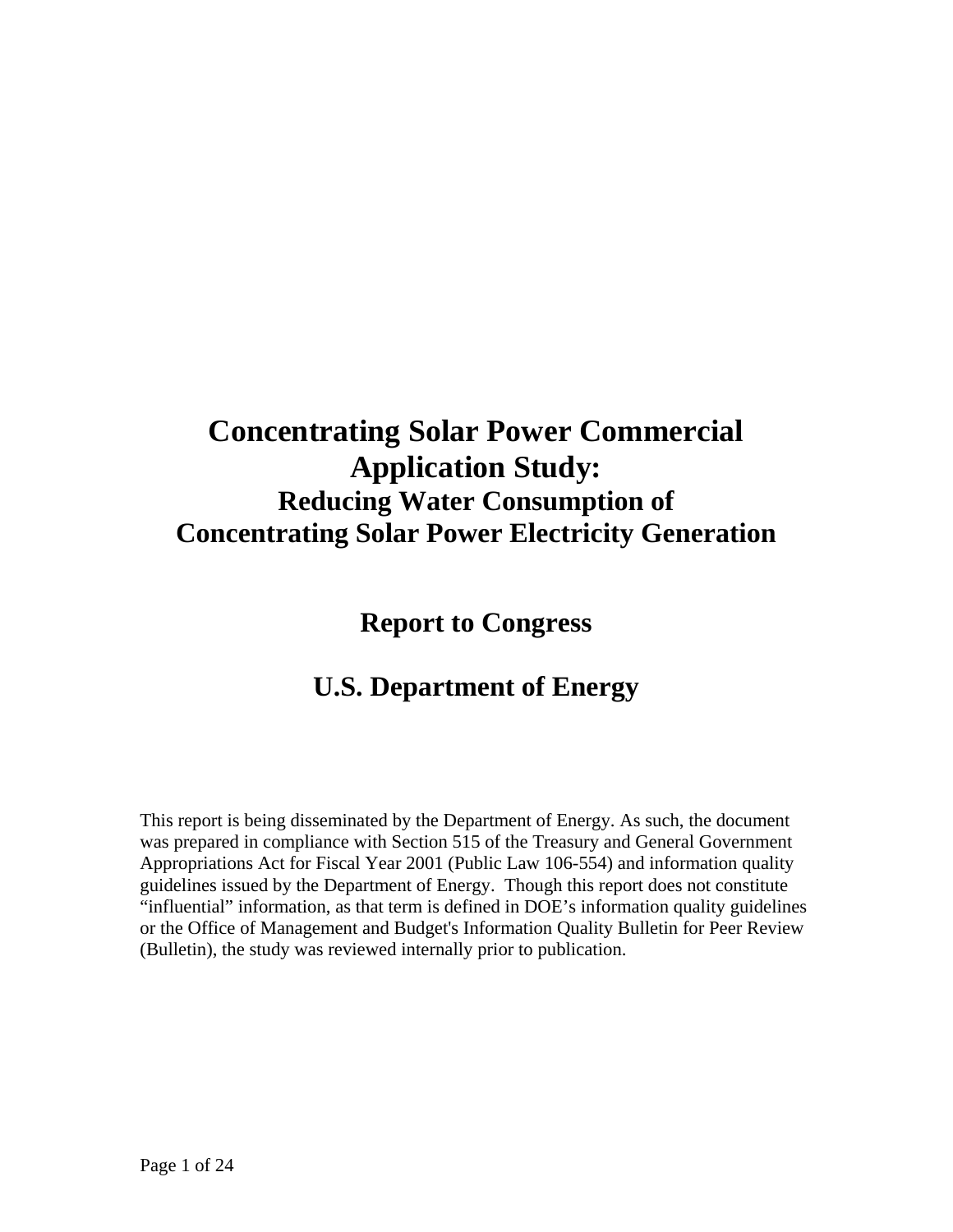## **Table of Contents**

|                                                             | 3                 |
|-------------------------------------------------------------|-------------------|
|                                                             | 6                 |
|                                                             | 7                 |
|                                                             | 8<br>9<br>9<br>10 |
| Comparison or Water Usage for Different CSP Cooling Options | 11                |
|                                                             | 12<br>12<br>12    |
|                                                             | 14<br>15          |
|                                                             | 18                |
|                                                             | 18                |
|                                                             | 19                |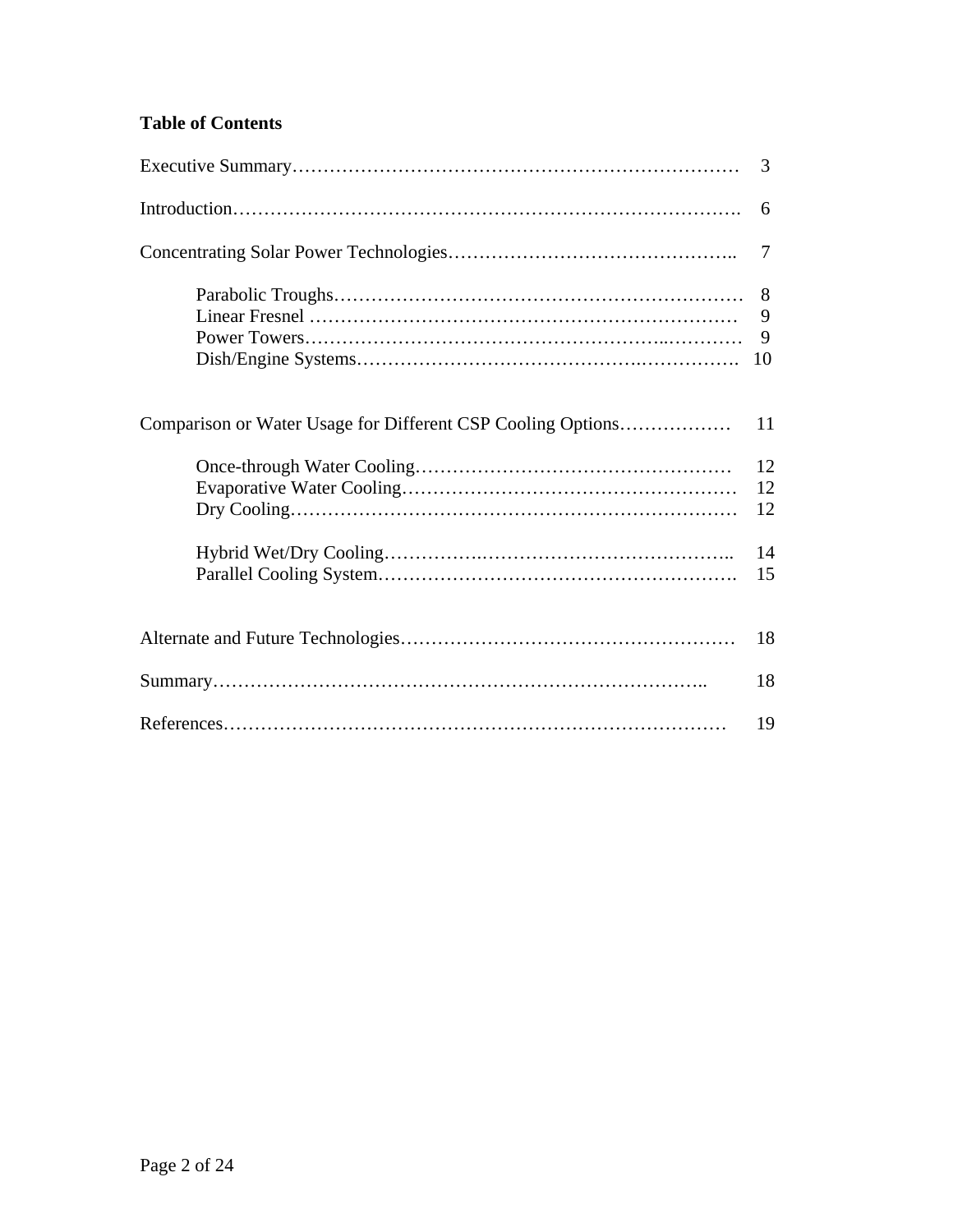## **Executive Summary**

This report has been prepared in response to section 603(b) of the Energy Independence and Security Act of 2007, (Pub. L. No. 110-140), which states that *"…the Secretary of Energy shall transmit to Congress a report on the results of a study on methods to reduce the amount of water consumed by concentrating solar power systems*."

Because of the huge solar resource available in the Southwest United States, utilities are showing increasing interest in the deployment of concentrating solar power (CSP) plants to meet the requirements of state renewable portfolio standards. The Federal government is also encouraging the development of CSP plants through a 30% investment tax credit.

This report discusses potential methods to reduce water consumption associated with CSP. Four main concentrating solar power technologies are described in this report: parabolic troughs, linear Fresnel, power towers, and dish/engine. Parabolic troughs are the most commercially available technology. Linear Fresnel and power tower technologies are presently being planned as commercial plants, but none have yet been built in the U.S. The first three of these technologies use the heat collected from the sun to power conventional Rankine steam cycles, similar to those used for coal and nuclear plants. Steam cycle power plants require cooling to function (cooling is needed to condense the steam and complete the cycle). This cooling can be provided via water cooling, air cooling or a combination. Dish/engine systems use sunlight to power a small engine at the focal point. Stirling cycle engines using hydrogen as the working fluid are typically employed in dish/engine systems. These are air-cooled and only require water for mirror washing.

Water cooling for thermoelectric power plants is accomplished using two methods: oncethrough cooling and recirculating evaporative cooling. Once-through cooling withdraws large volumes (23,000 to 27,000 gal/MWh) from a body of water and returns it to that source at an elevated temperature, which causes additional evaporative loss from that body of water. Recirculating evaporative cooling withdraws a lesser amount (500 to 650 gal/MWh for an equivalent plant) but consumes most of the water directly through evaporation.<sup>[1](#page-24-0)</sup> It should be noted that once-through cooling may be restricted in use for new thermoelectric power plants based on concerns with the potential aquatic environmental impact of such systems.<sup>[2](#page-24-1)</sup>

Air cooling rejects the heat of the steam cycle directly to the air. A fossil power plant using this technology withdraws water only for the steam cycle blowdown and domestic water uses, which amount to less than 10% of the consumption of an evaporative cooled  $plan<sup>3</sup>$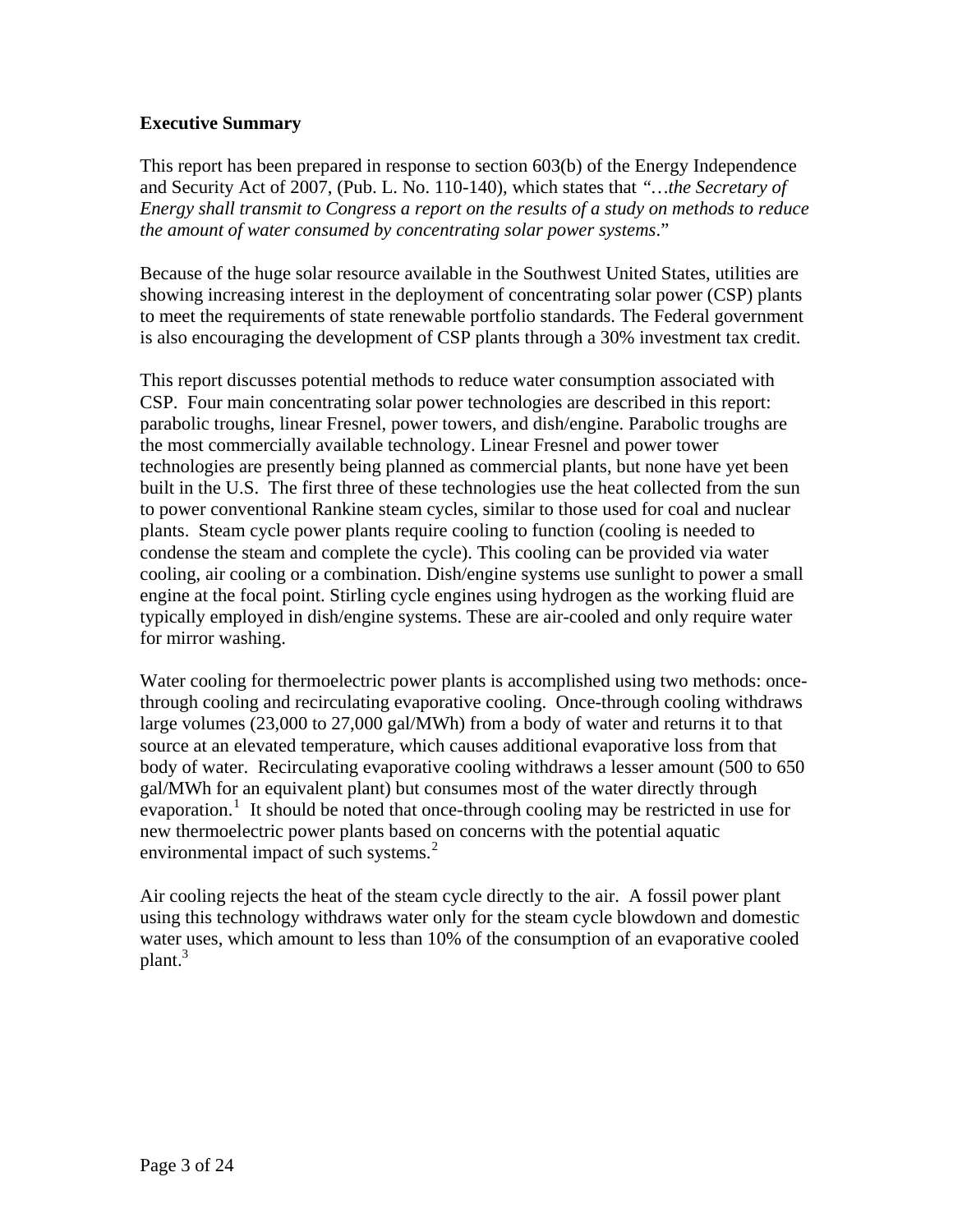

As with fossil and nuclear power plants, water cooling is generally more economical than air cooling for CSP plants because water cooling has a lower capital cost and higher thermal efficiency, and it maintains consistent efficiency levels year-round. In contrast, air cooling has reduced effectiveness when the air temperature is high. In the current commercial CSP plants, water is required to condense steam, provide make-up water for the steam cycle, and for mirror washing. The regions where CSP is most effective are those that have many hours of direct sunlight; these places often have relatively little water. Supplying water from more distant sources or purifying low quality water for CSP systems that use conventional water cooling can then increase costs. This report discusses various options by which CSP systems can operate efficiently with significantly less water consumption than they consume today.

cycle heat. A typical coal plant or nuclear plant consumes 500 gallons of water per MWh water-cooled parabolic trough plant consumes about 800 gal/MWh. Of this, 2% is used The majority of new fossil power plants use evaporative water cooling to reject the steam  $(gal/MWh)$  of electricity generated.<sup>1, 3</sup> This is similar to the water consumption by a power tower. A combined-cycle natural gas plant consumes about 200 gal/MWh. $4\overline{A}$ for mirror washing.<sup>5</sup> Dish/engine systems only require water for mirror washing (approximately 20 gal/MWh).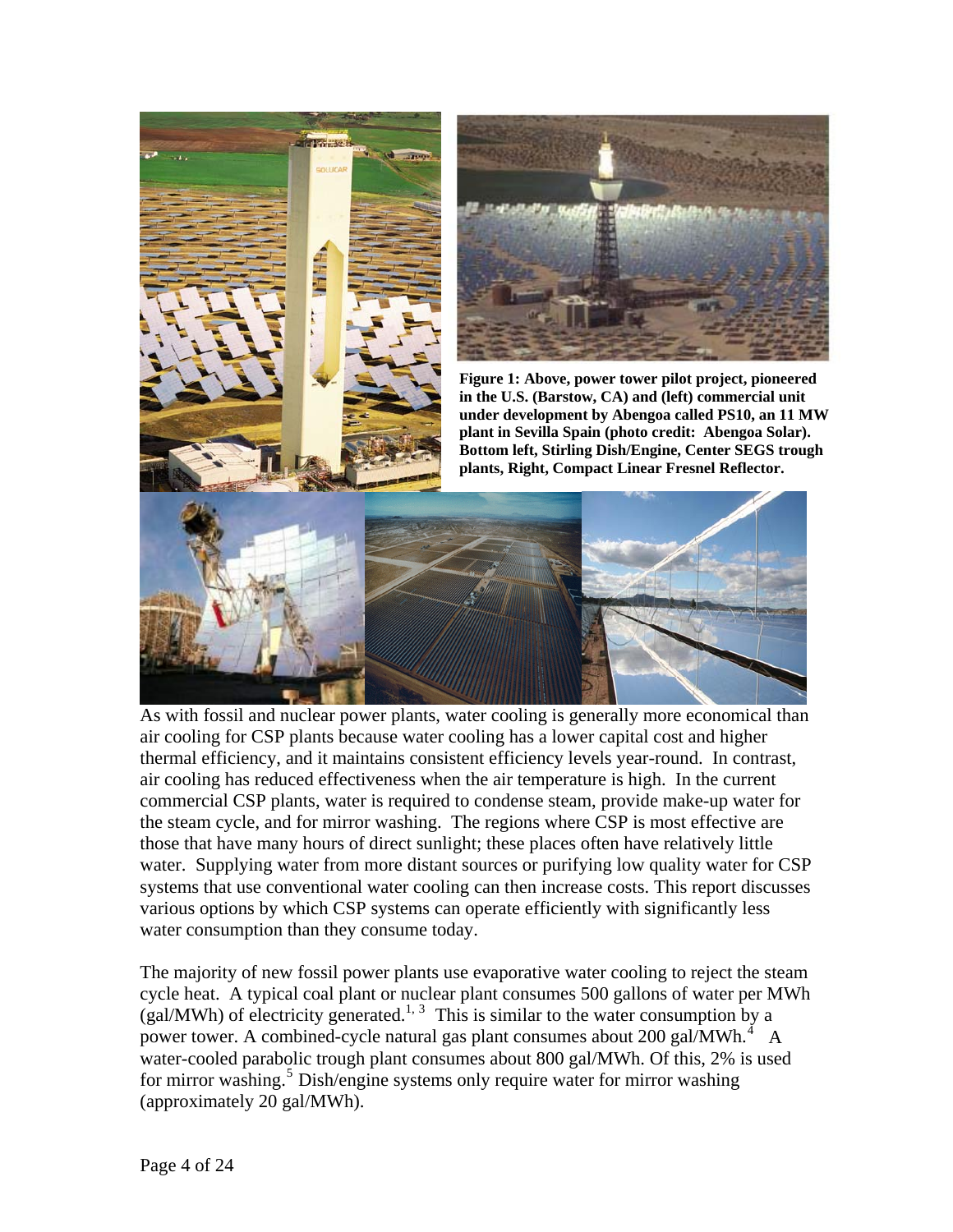To address water limitations and environmental regulations, air cooling can be used for new thermoelectric power plants, which eliminates over 90% of the water usage.<sup>6</sup> The are location-specific. For example, air cooling at a site in New Mexico would increase the cost of electricity by only 2% because maximum daytime temperatures are considerably lower there than in the Mojave Desert.<sup>8</sup> typical dry-cooled plant routes turbine exhaust steam directly to finned tubes on aircooled condensers. A study of a dry-cooled parabolic trough plant located in the Mojave Desert concluded that dry cooling would provide 5% less electric energy on an annual basis and increase the cost of the produced electricity by [7](#page-24-1) to 9%.<sup>7</sup> However, the results

power tower to drop by only 1.3%. A simple model analysis estimates the differences the net present value of an air-cooled CSP plant can be improved by using a larger ollector field which offsets the lower steam cycle efficiency resulting in higher power c The performance penalty of using air cooling also varies by technology. One study projected the annual electric output of a trough plant to drop by 4.6%, whereas that of a between trough and tower technology using dry cooling will only differ by  $0.5\%$ . <sup>[9](#page-24-1)</sup> The economic consequences will vary with climate which impacts the cooling system performance, water conditions which affects the cost of water treatment for an evaporative cooling tower, and depend on the premium value of delivered electricity during peak demand consequent with high ambient temperatures. One study showed that output during peak summer hours.<sup>[10](#page-24-1)</sup>

cooling system (PCS), which uses both an air cooler (typically smaller than that use for air-cooled-only plant) and a small wet cooling tower operating in parallel for use during only a 1% drop in annual electrical energy output, or 85% with only a 3% drop in output. For the latter case, the levelized electricity cost would increase about 5% compared to a Hybrid wet/dry cooling systems use some combination of wet and dry cooling to reduce water consumption. Several recent plants built to conserve water have used a parallel the summer.<sup>[11](#page-24-1)</sup> In hot weather, the steam exiting the turbine is split with one portion routed to the air-cooled condenser and the other stream routed to the water cooled condenser with heat rejection to an evaporative cooling tower. A model study for a parabolic trough CSP power plant, showed this reduces water consumption 50% with water-cooled plant, or somewhat less than the cost penalty estimated for a direct dry cooling plant.<sup>[12](#page-24-1)</sup>

reduce the total water usage of steam-generating CSP plants by 80 to 90% at a penalty in electricity cost in the neighborhood of 2 to 10%, depending on plant location and other assumptions.<sup>[13](#page-24-1)</sup> The penalty for linear Fresnel designs has not yet been analyzed, but is closer to the lower ends of these ranges. Air cooling and wet/dry hybrid cooling systems offer highly viable alternatives that could expected to be somewhat higher than for troughs because of its lower operating temperature. Conversely, power towers would have a lower cost penalty because of their higher operating temperature. Additional research and development (R&D) and field experience should further decrease the need for water and help achieve cost penalties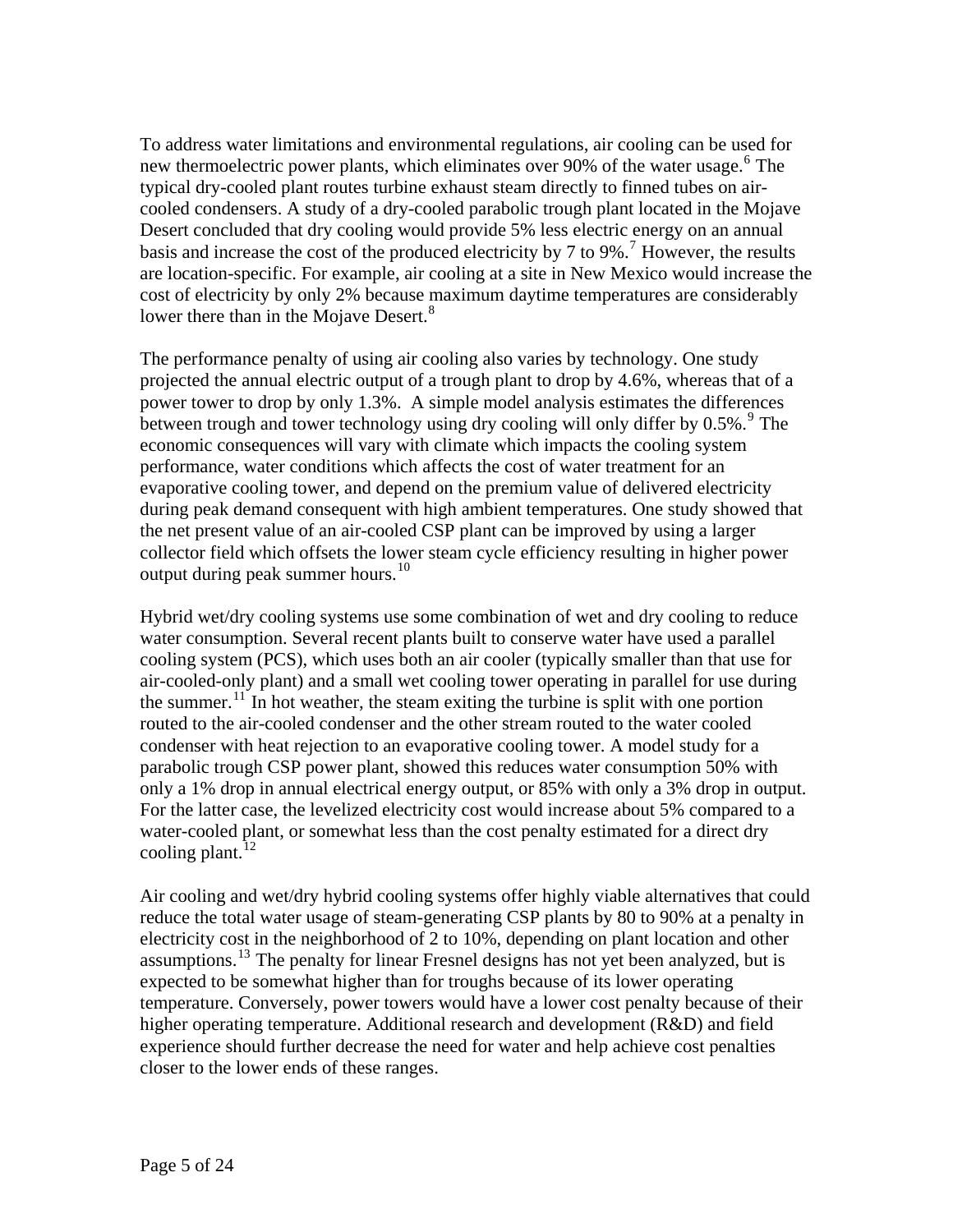## **Introduction**

This report has been prepared in response to the Energy Independence and Security Act of 2007 (Pub. L. No. 110-140), section 603(b), which states:

*"(b) Water Consumption- Not later than 6 months after the date of the enactment of this Act, the Secretary of Energy shall transmit to Congress a report on the results of a study on methods to reduce the amount of water consumed by concentrating solar power systems."* 

Water consumption is an issue with concentrating solar power plants because they are most cost effective in locations where the sun is most intense, which in turn often Figure 2, the Southwestern United States has excellent solar resources and is coincident with high demand centers. Solar energy is the largest available renewable energy resource in the Southwest region; it is so widespread that Concentrating Solar Power (CSP) projects covering 1.4% of southwestern land could potentially generate as much power as used in the entire U.S.<sup>14</sup> California, for example, has excellent solar resources in the southern part of the state. The issue of the availability of water in this rapidly growing area, however, has caused California to place restrictions on power plant water corresponds to places like the Mojave Desert where there is little water. As shown in

amount of water available for use.  $15$  Other Southwestern states may also eventually impose restrictions on the use by power plants.

address water use in the context This report attempts to identify concerns regarding water consumption for CSP, presents information on the water requirements of electrical power generation, and discusses technologies that of CSP power generation.

Peak power demand, particularly in California, Nevada and Arizona, is approaching system capacity and growing rapidly.It is expected that renewable energy sources



**Figure 2, Solar Intensity in the Southwest Figure 2: Solar Intensity in the Southwest** 

the development of technologies like CSP. RPS requirements now exist in 26 states and the District of Colombia, as shown in Figure 3. will increasingly be tapped to meet market and regulatory demands. Many of the Southwestern states have established renewable portfolio standards (RPS) that encourage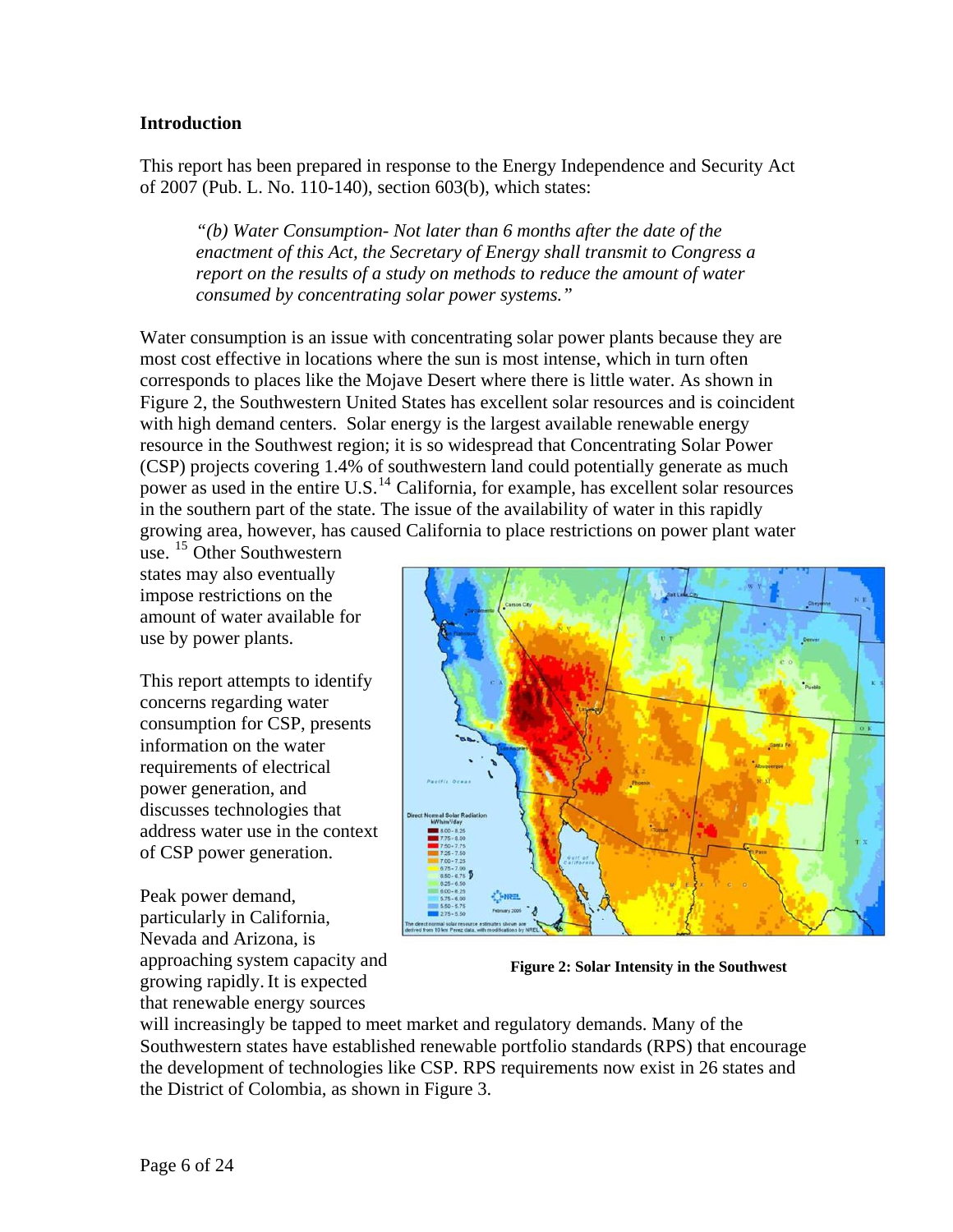

**Figure 3: State Renewable Portfolio Standard requirements (Union of Concerned Scientists)** 

CSP power plants employing parabolic trough technology have been performing reliably on a commercial scale in the Southwestern United States for more than 15 years.<sup>16</sup> Currently there are over 400 MW of generating capacity installed that are producing electricity on a utility scale, and there are power purchase agreements signed to construct an additional 4,000 MW over the next decade. Some of the benefits of CSP technology is that it can provide power during peak demand periods. Problems of solar intermittency can be overcome with thermal storage or hybridization with natural gas, allowing plants to dispatch power to the grid into the evening hours.

All of the existing commercial CSP power plants in the U.S. are parabolic trough systems the solar plant, referred to as the power block, is similar to that used by coal, natural gas, and nuclear power plants. These power plants achieve the highest efficiencies when they that use a Rankine steam cycle to convert their thermal energy to electricity. This part of are water-cooled. All operating CSP plants in the U.S. employ evaporative water cooling. The use of water for power plants is becoming constrained.<sup>[17](#page-24-1)</sup> For the CSP industry, there is a strong incentive to investigate alternative cooling approaches that minimize the use of water. The most promising of those approaches will be discussed later in this report.

## **Concentrating Solar Power Technologies**

There are four primary CSP plant designs - solar trough, linear Fresnel, power tower, and dish/engine. All designs use a small amount of water for mirror washing.<sup>18</sup> The first managers are thus familiar with the power-generating portion of these plants. Thermal three of these technologies operate a steam cycle and require some water for steam makeup and, when they are water-cooled, require a substantial amount of water for heat rejection in a similar way as do water-cooled fossil and nuclear plants.<sup>[19](#page-24-1)</sup> The Rankine steam cycle is typical of what is employed in a fossil fueled power plant. Utility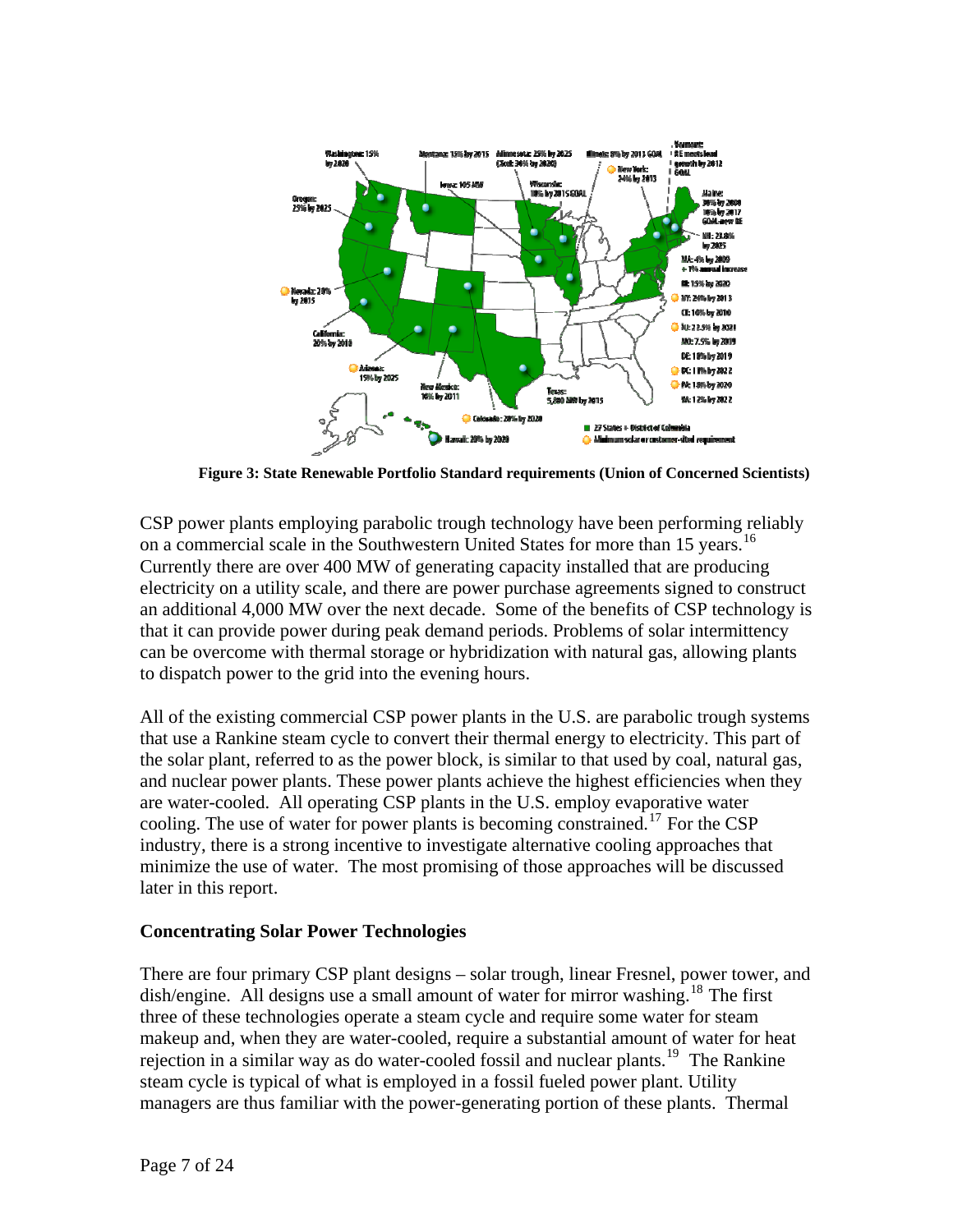storage can be integrated with these three systems, to enhance dispatchability, allowing the solar plant to produce electricity into the night to meet peak demand periods.

## Parabolic Troughs

Parabolic trough systems concentrate solar radiation, specifically direct normal insolation steam which is produces electricity by a Rankine cycle turbine-generator. Trough systems (DNI), onto a receiver tube located along the focal line of a single-axis tracking parabolically curved, trough-like reflector. Heat transfer fluid flowing through the receiver tube absorbs the thermal energy. The heat is collected and used to generate can be hybridized (natural gas can be burned to produce steam when the sun isn't shining) or can use thermal storage to dispatch power to meet utility peak load requirements (Figure 4).



**Figure 4: Parabolic trough system schematic** 

transfer fluid (HTF) that is suitable for pumping through miles of piping in the solar field. hybrid combination. Parabolic trough systems are the most developed and commercially tested technology and have operated at a capacity of 350 MW in the Mojave Desert for over 15 years. A new 64 MW trough plant was recently built near Las Vegas (Figures 5 and 6). A number of large trough projects are being planned in the Southwestern U.S. The operating temperature of trough plants is limited by the thermal property of the heat In typical applications, oil flowing through the receiver tube is heated to about 390°C and used to boil water to produce steam. The resulting steam is used in a Rankine power cycle and expanded through a turbine connected to an electric generator. As with any steam cycle, the exhaust steam is cooled and condensed back to liquid water to be recirculated in the cycle. The condensers can be either water-cooled or air-cooled, or a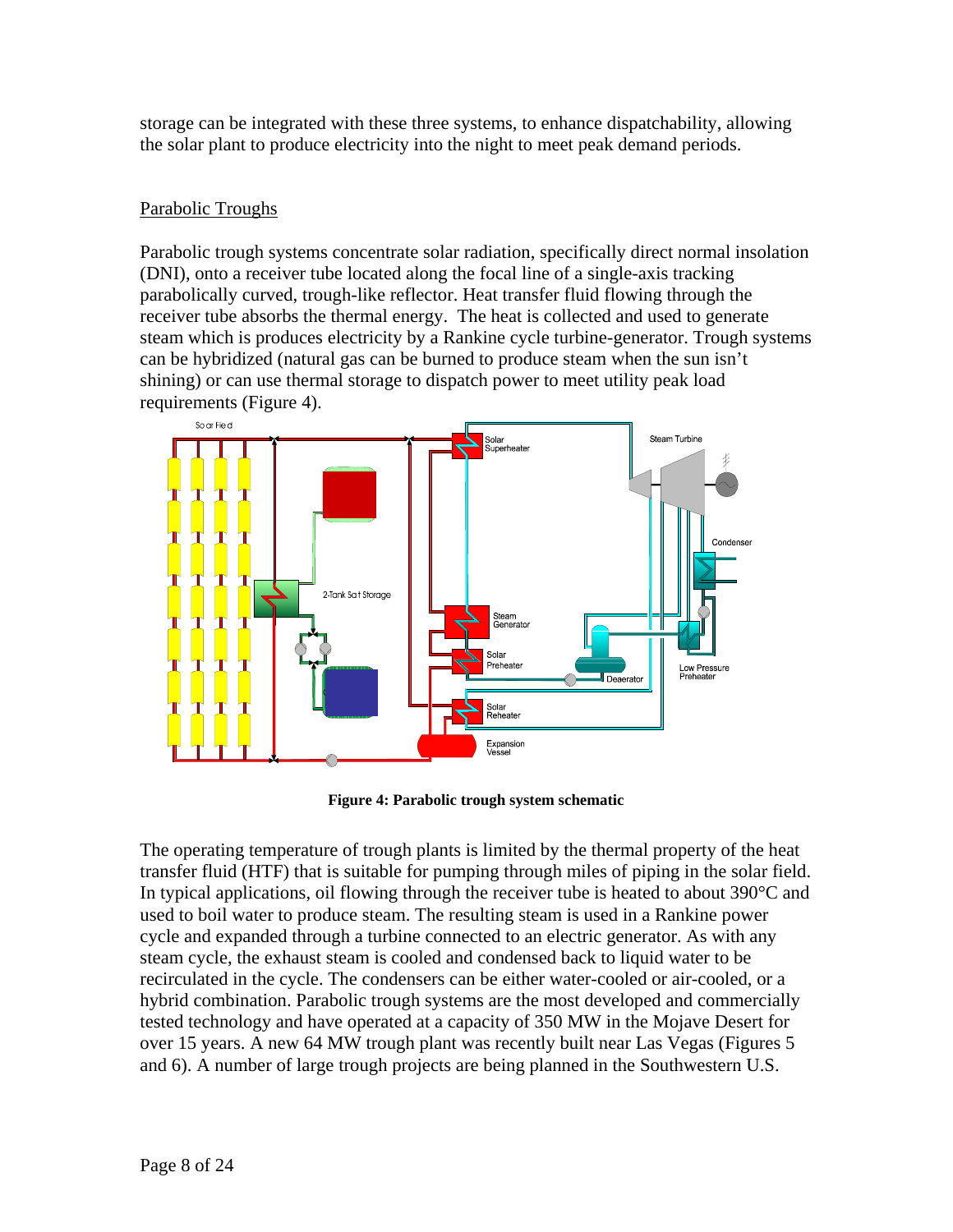

**Figure 5: 64 MW Nevada Solar 1 Solar Plant Figure 6, Nevada Solar 1 solar collector**



#### Linear Fresnel

This technology (see Figure 7) is a line-focus technology similar to troughs in that it consists of reflectors that track the sun in one axis and focus the beam radiation onto fluid-carrying receiver tubes. The difference is that it uses a series of ground-mounted mirrors, and the receive r tube is elevated above the mirrors and fixed. The optical efficiency is lower than that of troughs, but this technology offers the promise of cost savings and reduced land use, associated with the tight spacing and ground location of the mirrors and a fixed receiver. A current design being marketed employs water directly in the receiver tubes where it is boiled at about 50 bars of pressure (50 times tmospheric pressure) to produce saturated atmospheric pressure) to produce saturated<br>steam at 535°F, which powers a steam cycle. Another proposes to use molten salt in the



**Figure 7: Linear Fresnel collector (Ausra)** 

receiver tube. As of yet, there are no commercially operating power-generating systems employing this technology, but some are planned.

### Power Towers

Power towers utilize a field of tracking mirrors, called heliostats, which reflect the sun's rays to a receiver located on top of a tall, centrally located tower (see Figure 8). The solar energy is absorbed by pressurized water or molten salt working fluid flowing through the receiver.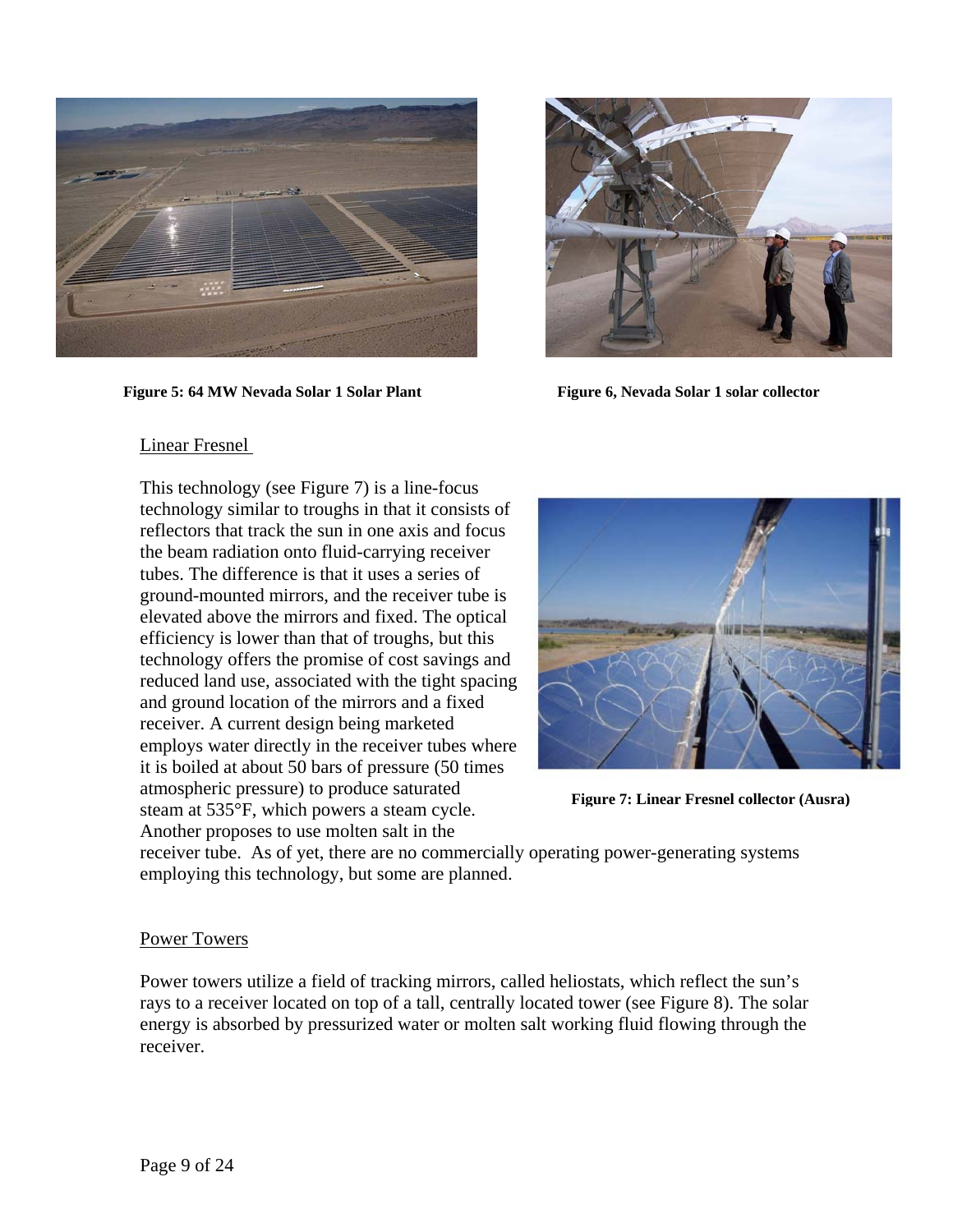The operating temperature is higher than for linear Fresnel) but lower than for a dish (see needed, hot salt is removed from the storage block. A 10 MW power tower has been built line-focus collectors (parabolic troughs and below). Power towers can be coupled with a molten salt energy storage system, allowing energy to be stored at 1050°F. When tank and used to generate steam to drive a conventional Rankine steam-turbine power in Spain (where three more are under development, one of which is slated to have sixteen-hour molten salt storage), and



**Figure 8: 10 MW power tower pilot project, Barstow, CA**

another is under development in South Africa. Like other collectors that provide heat to a or water cooling, or a hybrid. Some studies have found that this technology has potential their higher operating temperatures, the performance of tower systems is somewhat less ffected by the higher condenser temperatures associated with dry cooling than line focus a technologies. Rankine steam cycle, heat rejection is needed to condense the steam, and this can be air for lower costs than line-focus collectors, but this is only for large plant sizes. Because of

## Dish/Engine Systems

As shown in Figure 9, this concept uses a field of individual parabolic-shaped dish reflectors that each focus sunlight onto an engine/generator that uses the Stirling thermodynamic cycle to directly produce electricity without producing steam. Because it tracks the sun in two axes, it captures the maximum amount of direct (or beam) solar radiation throughout the day. Because of its high concentration ratio, it can achieve very high temperatures (about 1452°F) and high efficiencies, converting over 30% of the sunlight to electrical energy.<sup>20</sup> Individual dish/engine units currently range from 1 to 25 kW in size. Power plants of any size can be built by installing fields of these system s. They can also be installed on uneven land.



**Figure 9: Prototype 150 kW dish/Stirling power plant at Sandia National Laboratory** 

There are no commercial dish installations yet, but two large systems are being planned for southern C alifornia. Efforts are underway to minimize the cost and maximize the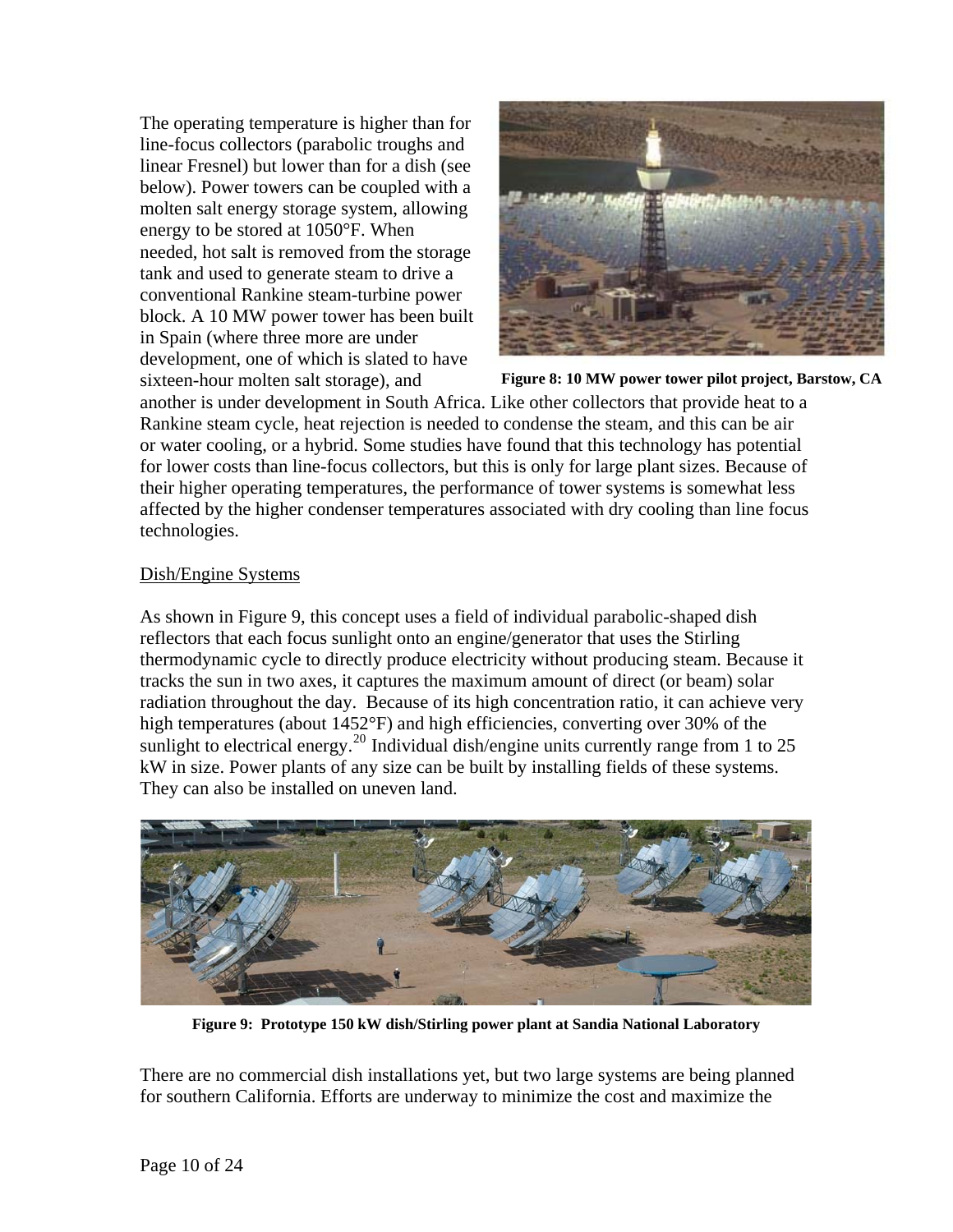reliability of the Stirling engines. The engines are air-cooled. Their high operating temperatures allow high efficiencies without water cooling, and no water is needed other than for mirror cleaning. From a water use perspective, dishes are well suited for operation in regions with minimal available water.

However, unlike the other CSP technologies discussed here, this technology does not easily lend itself to thermal storage, and so these systems are designed to provide electricity only when the sun is shining. This is a disadvantage to utility scale production in markets where firm generation is required and when the peak load period extends into the evening hours. $21$ 

## **Comparison of Water Usage for Different CSP Cooling Options**

Because of water limitations, dry cooling and hybrid wet/dry cooling systems are being implemented and considered for both fossil and CSP generating plants. The technical challenges and performance limitations facing CSP are comparable to those of new fossil and nuclear power generating plants.

Dry cooling methods are increasingly common for thermal power plants. The disadvantages of dry cooling are higher capital costs, higher auxiliary operating power requirements, fan noise, and an overall lower plant performance, especially on hot days, when the peak power is needed most.<sup>22</sup> The relative cost impact to CSP is similar to that of foss il power plants.

input and the heat rejected is the work done by the turbine. The efficiency of the cycle between the source and sink temperatures. Lowering the sink temperature will in general In a Rankine steam cycle, heat is input at a high temperature (the source temperature) and rejected at a low temperature (the sink temperature). The difference between the heat (the ratio of the turbine work done to the heat input) is a function of the difference increase the cycle efficiency.

Fresnel designs. Dry cooling when employed for any of these plants will reduce water consumption to zero for the heat rejection system of a Rankine power system, requiring only a minimal amount of water for boiler blowdown, mirror washing and miscellaneous domestic plant uses. A dry-cooled trough plant requires about 80 gal/MWh for cycle An air-cooled plant will operate at a lower efficiency than a water-cooled plant. Plants that heat the steam to a higher temperature will be less susceptible to changes in the sink temperature. Thus the performance of power tower which operates at a higher steam temperature will be penalized less by air cooling than current trough plants or linear makeup and mirror washing.<sup>23</sup> This compares to a wet-cooled plant that requires 800 gal/MWh.<sup>5</sup>

generates steam directly in the heat collection tube, is estimated to require somewhat more water than a trough plant owing to its lower operating temperature and reduced Based on thermodynamic principles, a water-cooled linear Fresnel reflector plant which cycle efficiency (greater heat rejection per MWh of electricity). Conversely, a power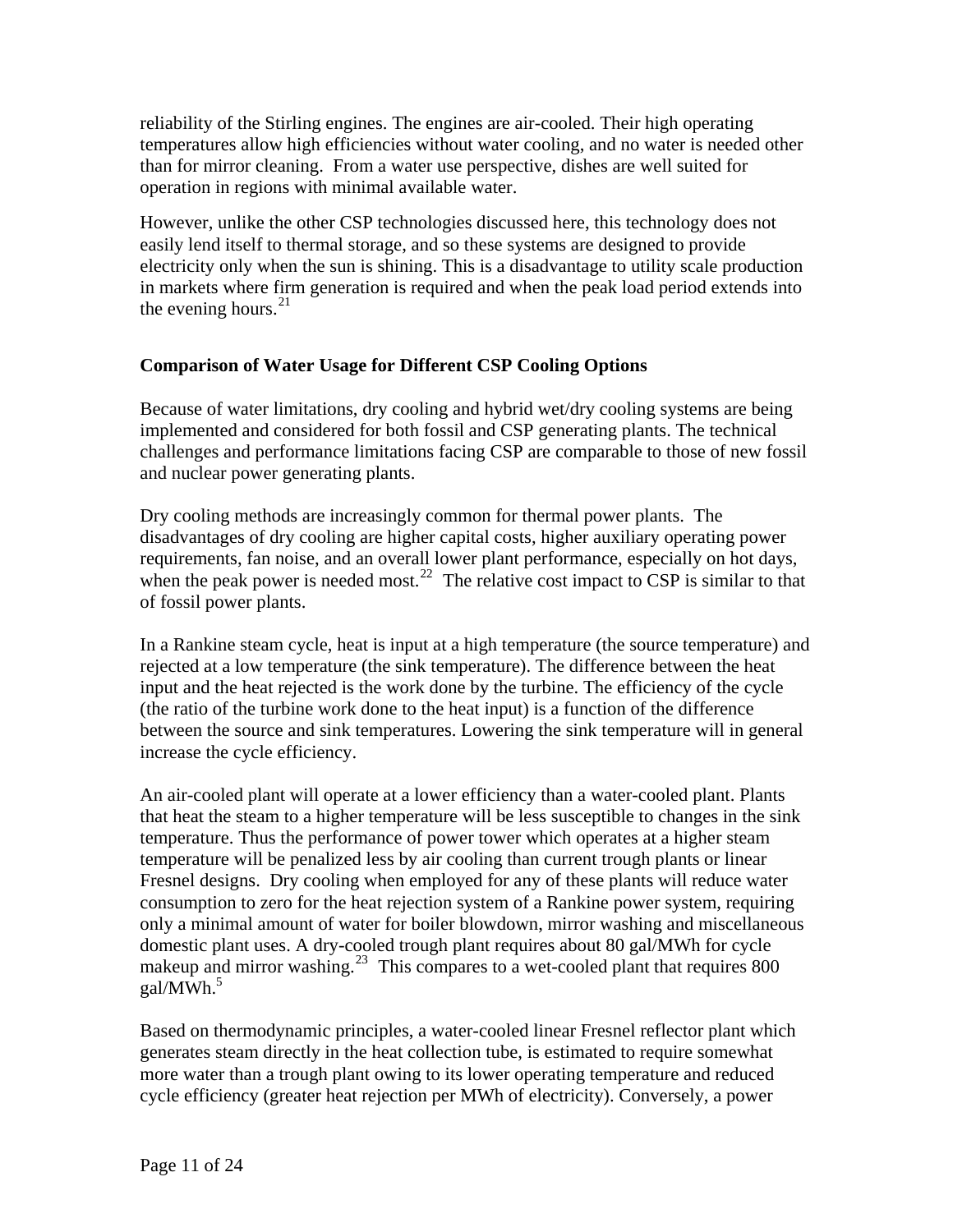tower with a conventional Rankine cycle would presumably use somewhat less water, approximately 600 gal/MWh similar to a coal plant, by virtue of its higher operating temperature and efficiency.

Hybrid wet-dry systems have been used which allow the plant to maintain design or neardesign performance, albeit at a higher cost for the cooling system (compared to water cooling), while having much lower water usage than a wet evaporative cooling system.

## Once-through Water Cooling

Once-through water cooling returns all of the withdrawn water to the source. Although it application and is not typically available for a solar power plant. It is also becoming more does not consume any water in the cooling process, it does increase the temperature and hence the evaporation rate from the body of water. This cooling method is limited in restricted in California, for example, because of the potential environmental consequences of returning water at an elevated temperature to the environment, and potential mortality of aquatic life due to impingement where the fish are trapped against the intake structure and entrainment, which means organisms are pulled through the cooling system. $^{24}$  $^{24}$  $^{24}$ 

## **Evaporative Water Cooling**

consumption of all thermal power generation, using both once-through and evaporative cooling, is approximately  $470$  gal/MWh.<sup>25</sup> The most common cooling method for new power plants is evaporative cooling. This is an economical and high performing power plant cooling technique. The waste heat energy dissipated from the power plant is rejected to the air via evaporation of the cooling water. Typically the evaporation takes place in a cooling tower. This method consumes a considerable amount of water. On a national average, the amount of water

potential source of environmental hazard due to the high concentrations of salts. Also, some concern must be given to water with treatment chemicals which drifts into the ambient air and can be source of PM10 (particulates less than 10 microns in diameter) The water treatment chemicals and minerals contained in the water being evaporated become concentrated over time, which requires a portion of the cooling water to be drained to remove particulates and salts. This discharge (called "blowdown") is a pollution, which is restricted by regulations.  $26$ 

recirculating evaporative cooling. A typical parabolic trough plant with wet cooling uses Parabolic trough power plants in production today use evaporative water cooling and consume roughly the same amount of water as a coal-fired or nuclear power plant, using about 800 gal/MWh (780 for evaporation and water make-up, and 20 for mirror washing). These values compare to 500 gal/MWh for a stand-alone steam plant and 200 gal/MWh for a combined-cycle natural gas plant.<sup>1, 3, 4</sup>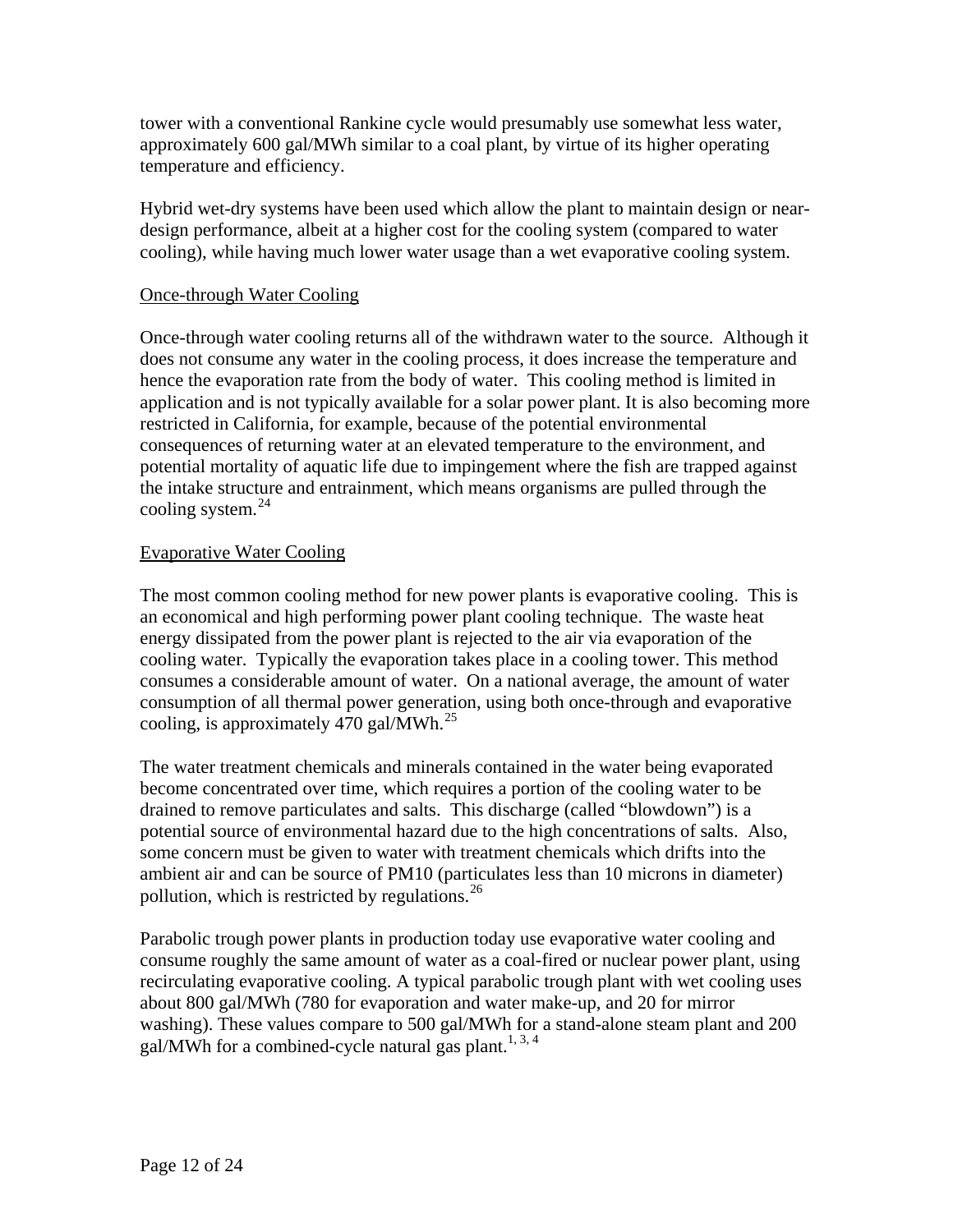## Dry Cooling

Dry cooling is becoming more prevalent in new power plants because of various state and federal water limitations. Dry cooling uses very little water. All of the waste heat from the power plant is rejected to the air. However, a significant temperature difference is needed to provide adequate heat exchange, and so the condenser temperature is about 30 - 50 F higher than the ambient air temperature . This results in a higher condensate temperature on hotter days which, in turn, raises the condenser pressure causing the steam turbine to be less efficient, see Figure 10. Dry cooling systems are more expensive and result in lower plant thermal efficiency, especially in hot climates and on hot days— typically when and where peak power is most in need.<sup>[27](#page-24-1)</sup>



**Figure 10: Plant output as a function of condensing temperature and turbine back pressure for a dry cooled plant optimized for low and high back pressure conditions** 

With dry cooling, the most straightforward way to minimize water use is to route exhaust steam directly to air-cooled condensers (ACCs). Typically the steam passes through an array of tubes and air is blown by a fan across the array. These systems can require considerable fan power.

A comparison of the performance and economics of a water-cooled trough plant located in Daggett, California to an air-cooled one showed that the performance of the air-cooled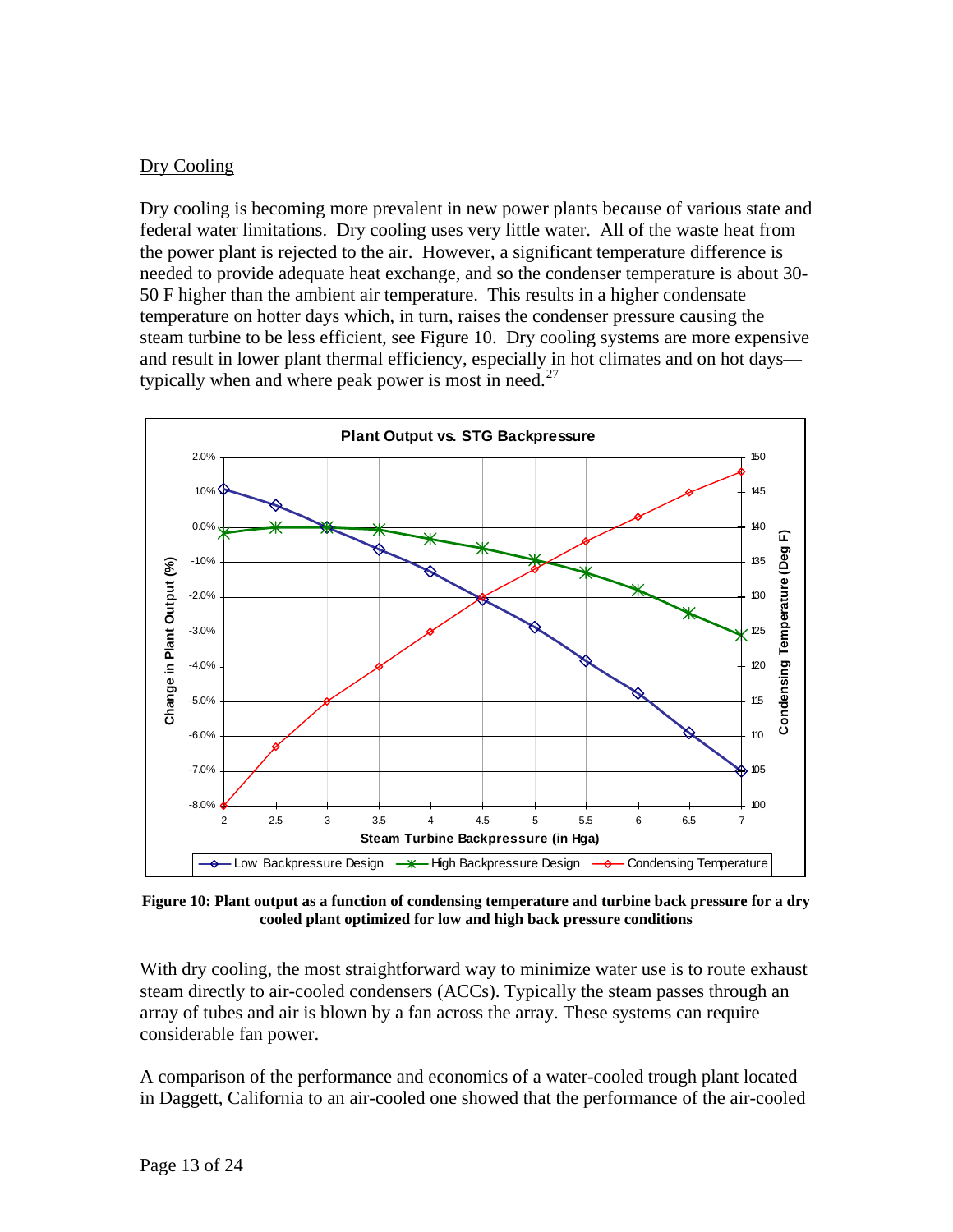system dropped off significantly at ambient air temperatures above  $100^{\circ}$ F.<sup>28</sup> The aircooled plant provided about 5% less electric energy on an annual basis than the watercooled plant, because of reduced performance on hot summer days. The electricity cost for the air-cooled plant was 7 to 9% higher than for the water-cooled plant. Thus air cooling of a trough plant can be used to minimize water use, but at a 7 to 9% cost penalty.

It is important to note that the impact of air cooling on levelized electricity cost depends on plant location. Air cooling of a trough plant located in New Mexico, for example, is estimated to raise the cost of electricity by only about 2% because the highest daytime temperatures at the site are significantly lower than those in the Mojave Desert.<sup>29</sup>

An analysis of a 250 MW plant design in Daggett, California looked at the performance penalties of dry cooling for both a parabolic trough power plant producing 700°F steam and a power tower plant producing  $1000^{\circ}$ F steam.<sup>30</sup> It showed a 5% performance penalty for a trough plant and less than a 2% penalty in the power tower plant. The study concluded that the drop in annual electric output for an air-cooled trough plant is 4.6% compared to 1.3% for the power tower. But the report also looked at the impact during the hottest 1% of the operating hours. For those hours, the air-cooled trough plant suffered a 17.6% drop in performance, whereas the power tower plant suffered a 6.3% drop in performance. If electricity is priced very high during those periods, the financial impact could be significant. Regarding capital costs, the study found that a dry cooling system costs about 3 times that of a water-cooling system.

Lower temperature plants will have an inherent thermodynamic performance penalty. In 13% respectively.<sup>30</sup> When plotted over the range of temperatures for Daggett, California, the annual MWh output would be about 0.5% less for the trough plant using dry cooling. a separate study, a model comparison of a 700°F and a 1000°F steam plant indicated that the performance degradation at a high ambient temperature (110°F) would be 14% and

Another study concluded that if the solar field is increased in size to offset the reduced steam cycle efficiency, the resulting net present value (NPV) impact is less than if the solar field is unchanged.<sup>10</sup> The increased solar field allows for higher steam production to offset the higher backpressure during high ambient temperature periods.

lower temperature than a trough plant; therefore, one would expect a somewhat greater No analyses are yet available for a linear Fresnel system. Current designs operate at a performance penalty from dry cooling.

## Hybrid Wet/Dry Cooling

Hybrid wet/dry cooling systems can be divided into two broad categories: those aimed a t plume abatement and those aimed at reducing water consumption. Plume abatement involves reducing the water vapor plume from a wet cooling tower to eliminate its appearance or to avoid winter icing on nearby roads. It is generally not an issue at CSP plants, which are typically located in dry, remote areas. Of greater interest for CSP plants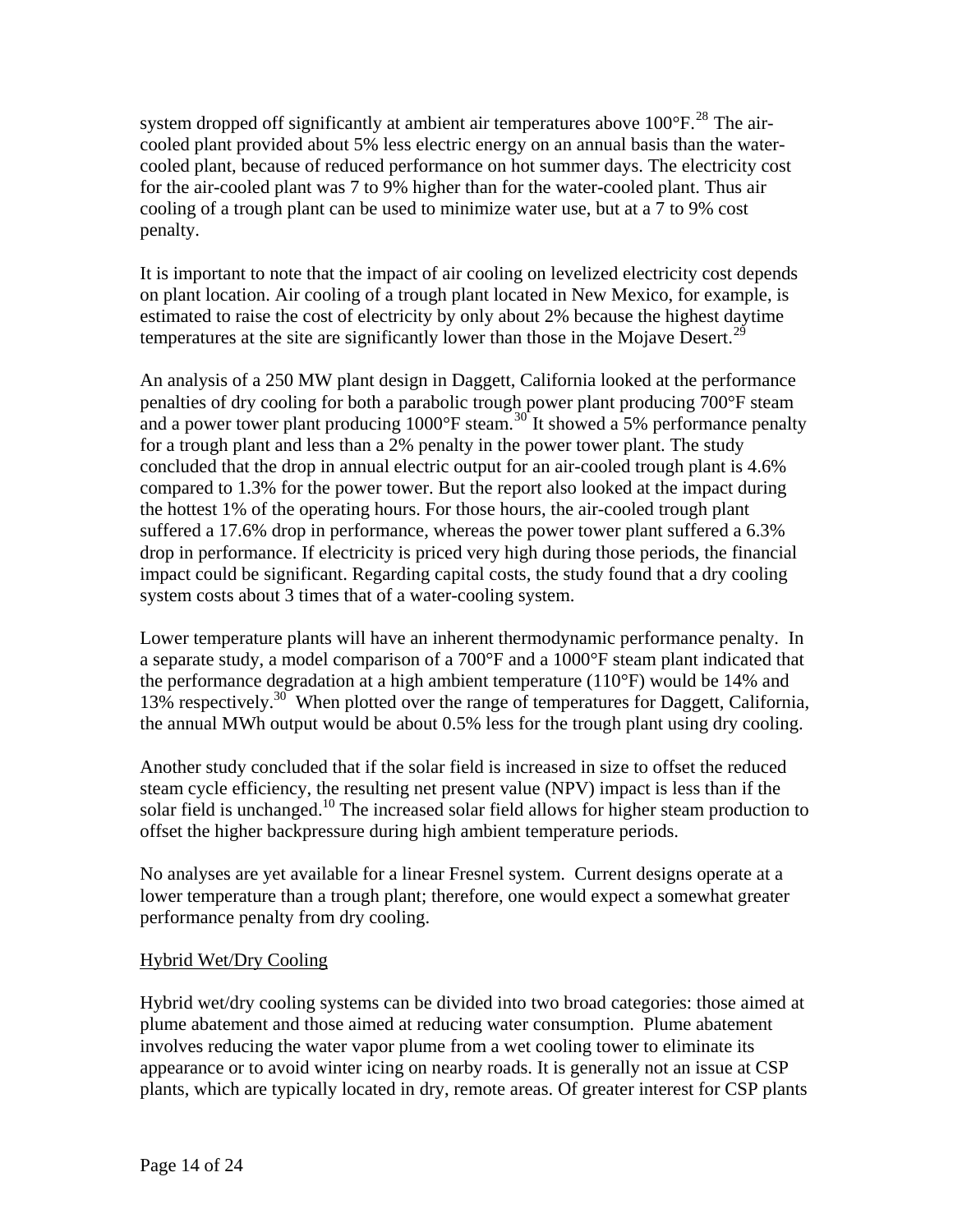are hybrid designs that reduce water consumption compared to wet cooled plants and enhance performance in warm weather compared to dry-cooled plants. Hybrid sys tems typically either involve separate dry and wet units that operate in parallel or use water to evaporatively cool the air going to the air-cooled condenser.

The parallel cooling system is shown in Figure 11. Here a dry cooling system is the primary heat rejection system, and it consumes no water. The dry cooling system is used exclusively for the majority of the time. On hot days, its performance is enhanced by routing a portion of the steam leaving the turbine to a separ ate wet cooling system which is only rejecting a portion of the total waste heat. By reducing the load on the air-cooled traditional wet cooling system would use, and the turbine performance can be maintained Although it is more expensive than a water-cooled plant, it should be less expensive than condenser, the dry unit can bring the condensing steam temperature closer to the design condenser temperature on hotter days. A hybrid system uses a fraction of the water that a at or close to design conditions. Such a system would have a small wet cooling tower and would typically have a smaller air-cooled condenser than an air-cooled plant. an air-cooled plant. $10$ 



**Figure 11: Hybrid wet/dry parallel cooling system (PCS)** 

An analysis was performed to compare the parallel cooling system design to simple dry and wet cooling for a parabolic trough plant in the Southwestern United States.<sup>31</sup> For the wet-cooled runs, plant performance was found to be relatively independent of ambient temperature. For the dry-cooled cases, performance dropped off at temperatures above 100°F. For various hybrid cases over 97% of the performance can be obtained with only 10% of the water usage and 99% of the performance can be obtained at half the water usage. Figure 12 provides a graphical summary of performance of the PCS plant as a function of how much water is used. The data points are labeled by the operating pressure of the condenser that the cooling system can maintain at design conditions. A larger wet section of the hybrid cooling system will consume more water, but can maintain a lower backpressure and hence higher annual power output. The design operating condenser pressures of the various hybrid systems are expressed in inches of mercury absolute (in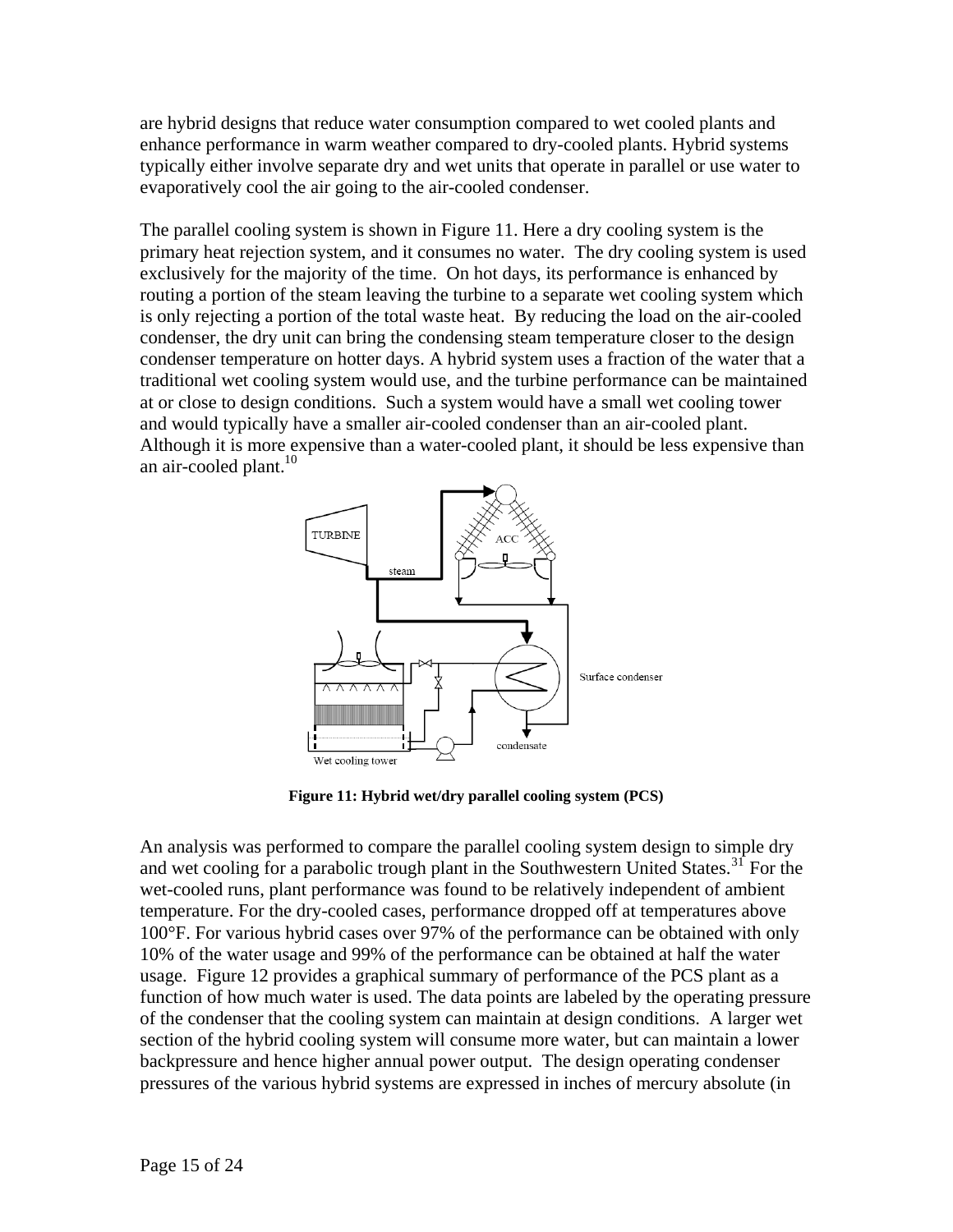



**Figure 12: Power plant output as a fraction of the output for an evaporatively cooled plant vs. the fraction of water consumed.** 

|                                                                      |                   | <b>Dry Cooling Technology</b> | <b>Hybrid Cooling Technology</b> |                   |  |  |  |  |
|----------------------------------------------------------------------|-------------------|-------------------------------|----------------------------------|-------------------|--|--|--|--|
|                                                                      | Same Solar        | Solar Field                   | Same Solar                       | Solar Field       |  |  |  |  |
|                                                                      | <b>Field Size</b> | Size Increased                | <b>Field Size</b>                | Size Increased    |  |  |  |  |
| <b>Annual Net Generation Impact</b><br>relative to Wet Cooling (MWh) | $-45,162$         | $\Omega$                      | $-27,756$                        | $\theta$          |  |  |  |  |
| Annual Revenue Impact<br>relative to Wet Cooling                     | $-$ \$6,774,350   | \$0                           | $-$ \$4,163,410                  | \$0               |  |  |  |  |
| O&M Net Present Value (NPV)<br>relative to Wet Cooling <sup>b</sup>  | \$12,980,000      | \$12,980,000                  | \$5,870,000                      | \$5,870,000       |  |  |  |  |
| <b>Generation Revenue NPV</b><br>Relative to Wet Cooling             | $-$ \$63,860,000  | \$0                           | $-$ \$39,250,000                 | \$0               |  |  |  |  |
| Capital Expenses Relative to<br>Wet Cooling <sup>a</sup>             | \$20,497,000      | \$73,497,000                  | \$12,930,500                     | \$43,930,500      |  |  |  |  |
| Total NPV Impact relative to<br>Wet Cooling                          | $-$71,100,000$    | $-$ \$60,100,000              | $-$ \$46,300,000                 | $-$ \$38,000,000  |  |  |  |  |
| LCOE Impact increase over<br>Wet Cooling $(\frac{6}{kWh})$           | .014              | .011 <sup>d</sup>             | .009                             | .007 <sup>d</sup> |  |  |  |  |
| Estimated Water Consumption <sup>c</sup>                             |                   | 43 gal/MWh                    | 338 gal/MWh                      |                   |  |  |  |  |

| Table 1: Net Present Value for Alternative Cooling Technologies relative to Wet Cooling. <sup>32</sup> |  |  |  |  |
|--------------------------------------------------------------------------------------------------------|--|--|--|--|
|                                                                                                        |  |  |  |  |

a The capital costs show in the table include cooling equipment, boiler feed water pumps, HTF pumps, and solar field addition for the case where the solar field size is increased.

b O&M Expenses include water treatment, operating, and water pumping costs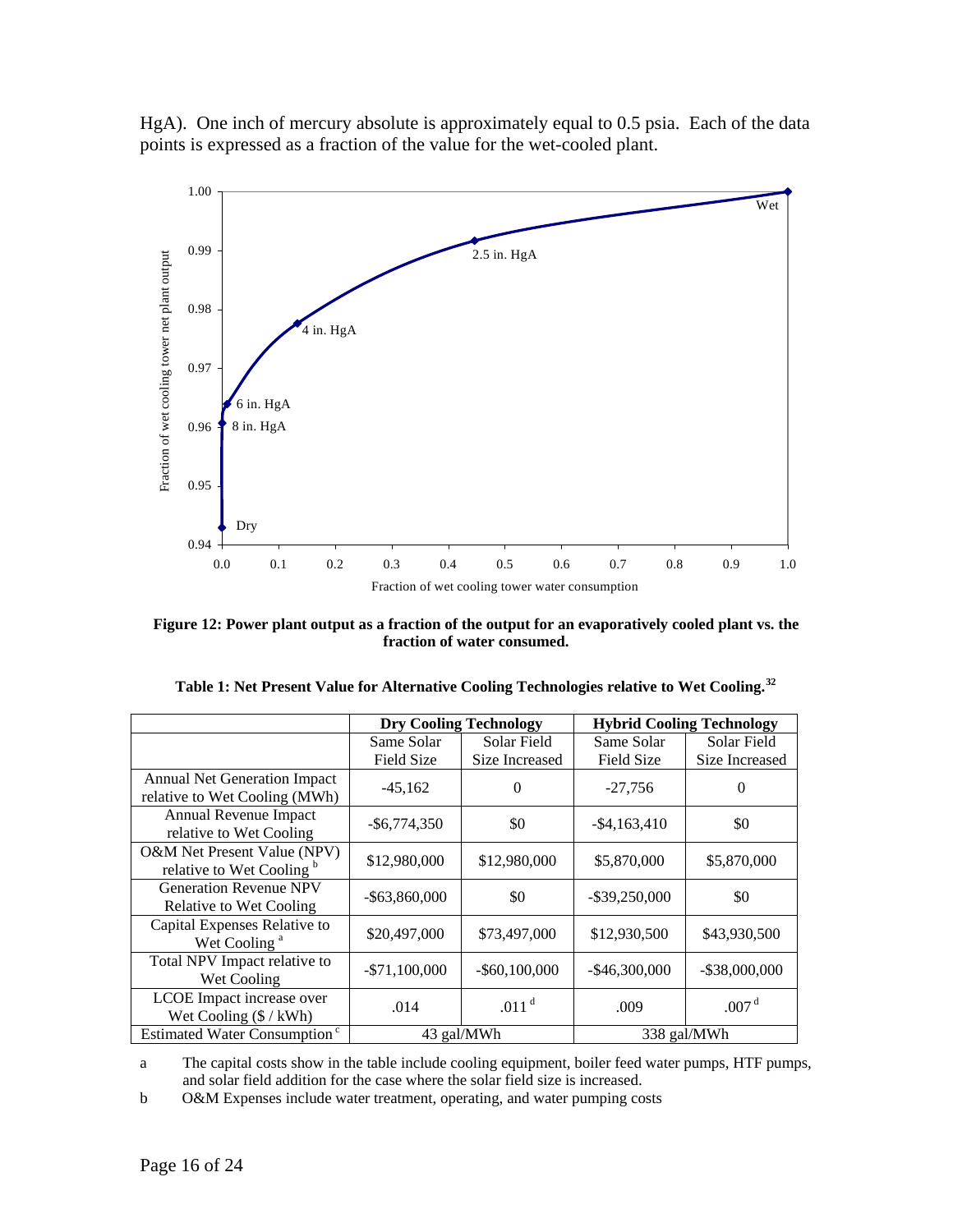- c Wet Cooling water consumption compares at 865 gal/MWh. From Tables 6 and 7 of reference 32.
- d LCOE adjusted by adding increased annual revenue over constant solar field size.

Table 1 gives a financial comparison of an air cooled condenser (dry), and (hybrid) ACC parallel with a wet cooling tower, relative to evaporative cooling tower (wet). Costs of each system including capital equipment, installation, water treatment, solar field, and operation and maintenance (O&M), were considered along with the estimated performance and revenue based on historical climatology data and current value for power generated in the southern California area.

If there is water available, the PCS is a water-saving alternative. On the other hand, both a wet and dry cooling system will have to be maintained and the wet system may be cycled in and out of operation These two facts will increase the maintenance costs of the cooling system.

Table 2 summarizes the amount of water presently consumed by power plants throughout the U.S. and the options available to CSP for reducing water consumption.

| <b>Technology</b>   | <b>Cooling</b>                        | <b>Gallons</b><br><b>MWhr</b> | Perform.<br>Penalty* | Cost<br>Penalty** | <b>Reference</b> |
|---------------------|---------------------------------------|-------------------------------|----------------------|-------------------|------------------|
|                     | Once-Through                          | $23,000-$<br>27,000***        |                      |                   | 1, 3             |
| Coal / Nuclear      | Recirculating                         | $400 - 750$                   |                      |                   | 1, 3             |
|                     | Air Cooling                           | $50 - 65$                     |                      |                   | 1, 3             |
|                     |                                       |                               |                      |                   |                  |
| <b>Natural Gas</b>  | Recirculating                         | 200                           |                      |                   | 4                |
|                     |                                       |                               |                      |                   |                  |
|                     | Recirculating                         | $500 - 750$                   |                      |                   | (estm.)          |
| Power Tower         | Combination<br><b>Hybrid Parallel</b> | 90-250                        | $1 - 3%$             | 5%                | 10, 11           |
|                     | Air Cooling                           | 90                            | 1.3%                 |                   | 9                |
|                     | Recirculating                         | 800                           |                      |                   | 5                |
| Parabolic<br>Trough | Combination<br><b>Hybrid Parallel</b> | 100-450                       | $1-4%$               | 8%                | 7,<br>Appx. A    |
|                     | Air Cooling                           | 78                            | $4.5 - 5%$           | 2-9%              | 6, 9             |
|                     |                                       |                               |                      |                   |                  |
| Dish / Engine       | Mirror Washing                        | 20                            |                      |                   | 5                |
|                     |                                       |                               |                      |                   |                  |
| Fresnel             | Recirculating                         | 1000                          |                      |                   | (estm.)          |

| Table 2: Comparison of consumptive water use of various power plant technologies using various |
|------------------------------------------------------------------------------------------------|
| cooling methods                                                                                |

For using a less water intensive cooling technique:

- $*$  = Annual energy output loss is relative to the most efficient cooling technique.
- $***$  = Added cost to produce the electricity.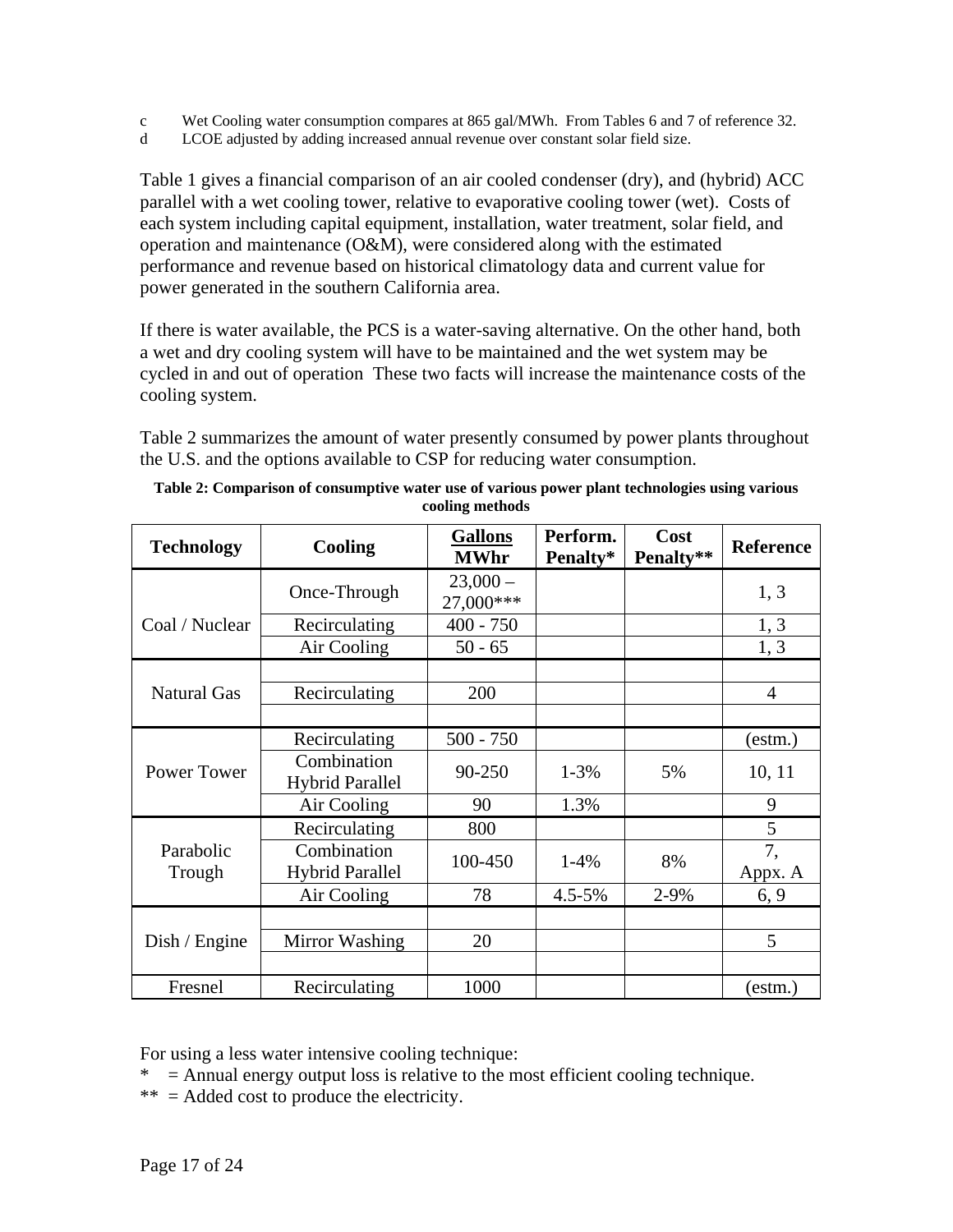\*\*\*= Majority of this amount is returned to the source but at an elevated temperature.

## Alternate and Future Technologies

Another type of hybrid system evaporatively cools the air-cooled condenser on those hot days when the air cooler cannot maintain low condenser pressures. This method currently has limited commercial use. The air approaching the air-cooled condenser is cooled by water spray nozzles or by passing the air through wetted media. It is also possible to directly deluge the finned heat transfer tubes in the air coolers with a flow of water.

Performance and economic modeling of a 30 MW air-cooled parabolic trough plant near  $air<sup>33</sup>$ . The analysis showed that water cooling is more economical over a wide range of e lectricity prices and water costs. Water cooling is generally favored whenever water is available because of the high co st of electricity associated with trough plants. Compared to water cooling, the spray cooling decreased annual water consumption by 32% (from 856 gal/MWh to 584 gal/MWh) and decreased the annual electric output by 3.6%. With this performance imact, economic benefit would be realized only if the cost of water was over \$13 per 1000 gal at an electricity price of \$0.10 per kWh. Typical municipal water costs are around \$4.00 per 1000 gallons, and may be lower if degraded water is used. The water-cooled system showed over 4% more cash flow than the air-cooled system. Daggett, California was done to evaluate the impact of spray nozzles for pre-cooling the

Another option is to use an indirect air-cooling system called a Heller cycle. In this design, the air-cooled condensers are replaced by a combination of a direct contact condenser and an array of water-to-air heat exchangers. Condensate is cooled by passing the water through the air-to-water heat exchangers, and the cooled water is then used to condenser the steam in a direct contact condenser. (This direct contact condenser can be a conventional design or can be an advanced design using a structured packing approach patented by NREL.) The Heller cycle might provide LECa reduction in levelized electricity cost compared to an air-cooled plant, but the costs would depend on plant size and they are too uncertain to come to a conclusion at this time.<sup>34</sup>

Current research and development are exploring new technologies which, if realized, could improve efficiencies while reducing water use. Advanced high-temperature heat transfer fluids, for example, could eliminate the thermodynamic performance penalties of dry cooling on trough and linear Fresnel systems. Advanced power towers are being designed for higher operating temperatures that could allow the use of gas turbines instead of steam turbines, possibly eliminating the need for cooling water.<sup>35</sup>

### **Summary**

Utilities are showing increasing interest in the deployment of concentrating solar power plants to meet the requirements of state renewable electricity standards. Dish systems linear Fresnel, and power towers use the heat of the sun to power conventional Rankine steam cycles. As with fossil and nuclear-power plants, water cooling is preferred to which already use air cooled engines, need only water for mirror cleaning. Troughs,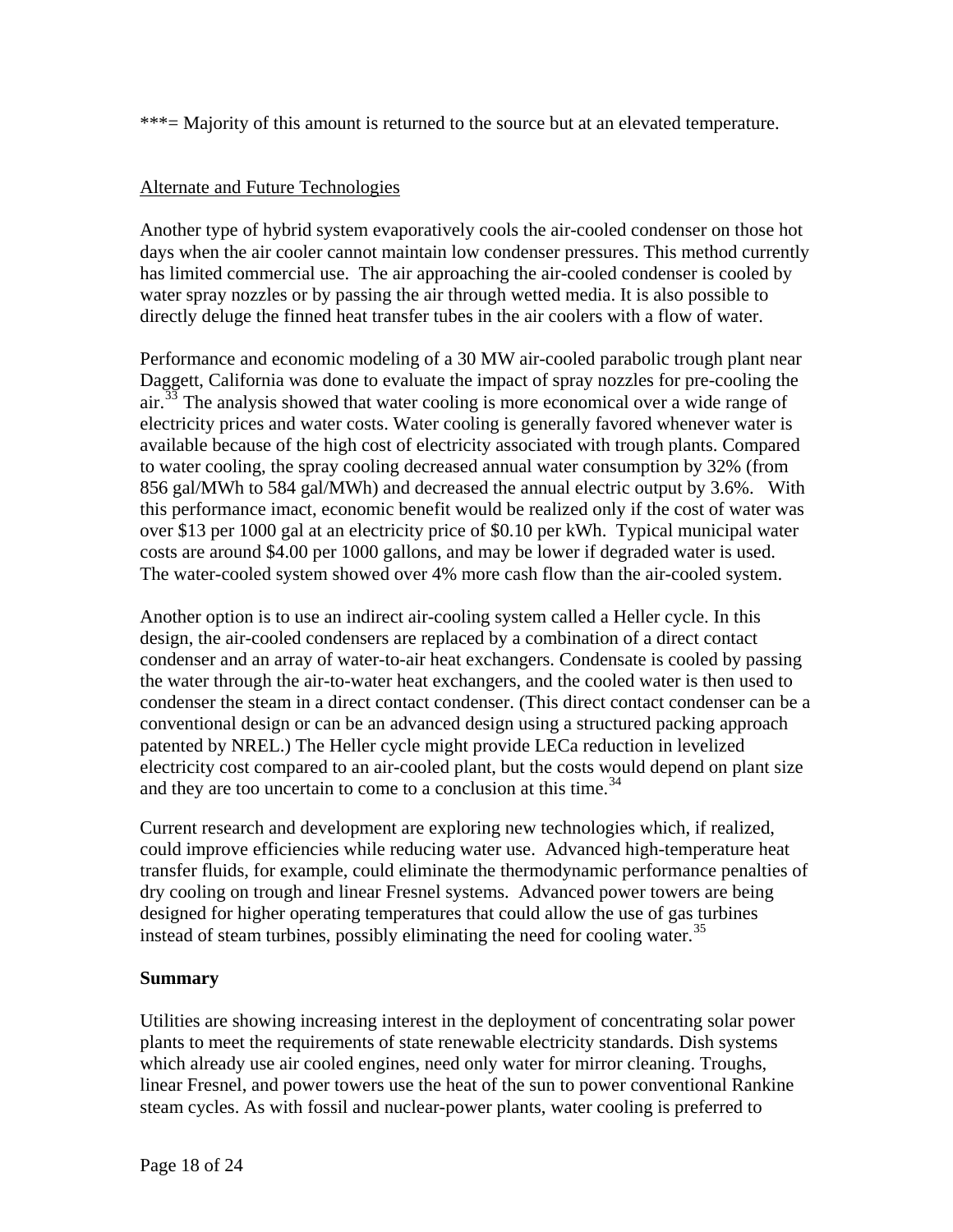minimize cost and maximize cycle efficiency. However, there are concerns about mounting water shortages and air pollution associated with evaporative cooling towers. depending on the plant location and other assumptions. The use of hybrid parallel wet/dry coolers is estimated to reduce the energy cost penalty to below that of air cooling alone Analyses indicate that the use of either direct or indirect dry cooling can eliminate over 90% of the water consumed in a water-cooled concentrating solar power plant. However, a combination of a reduction in power output and the added cost of the air cooling equipment is estimated to add roughly 2 to 10% to the cost of generating electricity, while still saving about 80% of the water compared to a water-cooled plant.

## References

 $\overline{a}$ 

<sup>1</sup> National Energy Technology Laboratory (2006). Estimating Freshwater Needs to Meet Future Thermoelectric Generation Requirements. DOE/NETL-2006/1235. pp. D-1 and F-2. Note the values provided in this text are an approximation of the national averages for coal fired supercritical and subcritical with wet FGD. The ranges for water consumption of coal fired plants are estimated from the box plots on p F-1 and F-2 to be between 400 and 800 gal / MWh. The averaged surveyed values for power plants nationwide, listed by plant type, cooling method, and FGD method is on page D-1.

<sup>2</sup> The Resources Agency of California. (September 2, 2003). Background information and staff recommendation on power plant water use. Memorandum from CEC to Integrated Energy Policy Re port Committee.

<sup>3</sup>.U.S. Department of Energy (December, 2006). Energy Demands on Water Resources. Report to Congress on the Interdependency of Energy and Water. P. 38 Table V-1.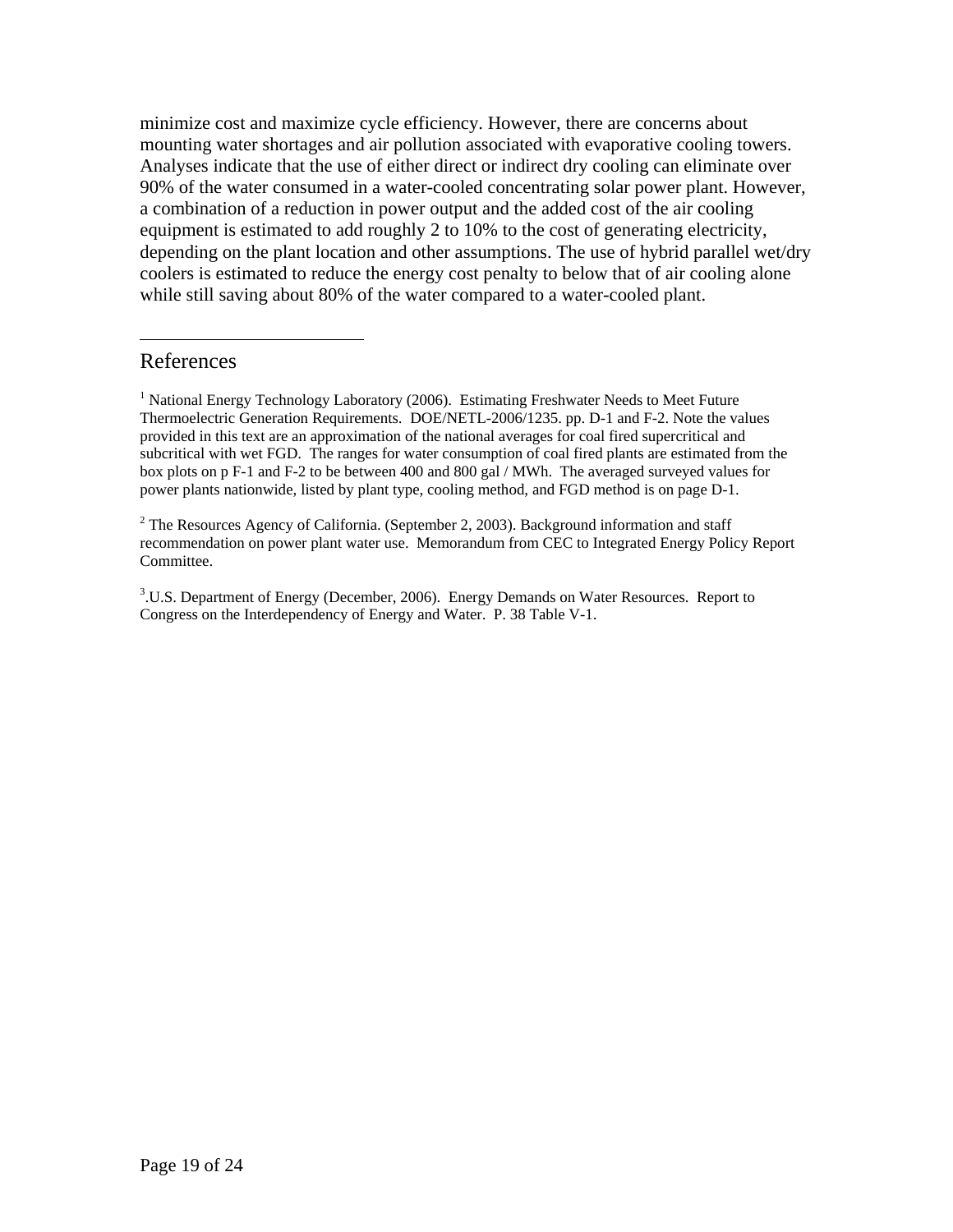|                     |                          |                     |             | Water intensity (gal/MWh.) |                                  |                         |  |  |
|---------------------|--------------------------|---------------------|-------------|----------------------------|----------------------------------|-------------------------|--|--|
| Plant-type          | Process                  | Other Use           |             |                            | <b>Steam Condensing</b>          |                         |  |  |
| Steam               |                          | Withdrawal          | Consumption | Withdrawal                 | Consumption                      |                         |  |  |
| Coal                | Mining                   |                     |             |                            | $5 - 74$                         | Mining of               |  |  |
|                     | Slurry                   |                     |             | 110-230                    | $30 - 70$                        | coal                    |  |  |
| Fossil/             | OL Cooling               | 20.000-<br>50.000   | $-300$      |                            |                                  | consumes                |  |  |
| biomass/            | CL Tower                 | 300-600             | 300-480     |                            | $-30**$                          | $0.07$ to $0.26$        |  |  |
| waste               | CL Pond                  | $500 - 600$         | $-480$      |                            |                                  | billion                 |  |  |
|                     | Dry                      | 0                   | 0           |                            |                                  | gallons                 |  |  |
| Nuclear             | Mining and<br>Processing |                     |             |                            | $45 - 150$                       | per day                 |  |  |
| Nuclear             | OL Cooling               | 25.000-<br>60.000   | $-400$      |                            |                                  |                         |  |  |
| Nuclear             | CL Tower                 | 500-1.100           | 400-720     |                            | $-30**$                          | Thermo-                 |  |  |
| Nuclear             | CL Pond                  | 800-1.100           | $-720$      |                            |                                  | electric                |  |  |
| Nuclear             | Drv                      | 0                   | $\Omega$    |                            |                                  | power                   |  |  |
| Geothermal<br>Steam | CL Tower                 | $-2000$             | ~1400       |                            | Not available                    | generation<br>withdraws |  |  |
| Solar trough        | CL Tower                 | 760-920             | 760-920     |                            | $8**$                            | 136 billion             |  |  |
| Solar tower         | CL Tower                 | $-750$              | $-750$      |                            | $8**$                            | gallons                 |  |  |
| Other               |                          |                     |             |                            |                                  | per day                 |  |  |
| Natural Gas         | Supply                   |                     |             |                            | $-11$                            | and                     |  |  |
| Natural Gas         | OL Cooling               | $7.500 -$<br>20.000 | 100         | $7 - 10**$                 |                                  | consumes<br>3.3 billion |  |  |
| СC                  | CL Tower                 | $-230$              | $-180$      |                            |                                  | gallons                 |  |  |
|                     | Drv                      | $\Omega$            | $\Omega$    |                            |                                  | per day                 |  |  |
| Coal IGCC*          | CL Tower                 | $-250$              | $-200$      |                            | $7 - 10 + 130$ (process water)** |                         |  |  |
| Hvdro-<br>electric  | Evaporation              |                     |             |                            | 4500 (ave)                       |                         |  |  |

 $OL = Open loop cooling, CL = Closed Loop Cooling, CC = Combined Cycle$ 

\*IGCC = Integrated Gasification Combined-Cycle, includes gasification process water

Other Use includes water for other cooling loads such as gas turbines, equipment washing, emission treatment, restrooms, etc.

\*\*References did not specify whether values are for withdrawal or consumption.

The general calculation for estimating water consumption of a typical thermal power plant is as follows. Given a steam turbine net efficiency of 37%, the heat rejection per MWh will be:

 $3.412x10^6$  btu/MWh x [(1/37%)-1] = 5.81 x10<sup>6</sup> BTU/hr

Assume 90% of heat is rejected by latent heat of evap, latent heat capacity of water to be 1000 BTU/lb, and water density of 8.33 lb/gal:

5.81 x10<sup>6</sup> BTU/hr x 90% / (1000 BTU/lb x 8.33 lb/gal) = 628 gal/MWh evaporation

4 DOE (2006). p. 38 Table V-1 and NETL (2006) p. D-1.

From the calculation above (Endnote 3), approximate water consumption rate for a combined cycle plant is 630 gal  $(170/500) = 255$  gal / MWh plus aux loads.

In the table of NETL(2006) p. D-1, natural gas combined cycle (NGCC) plants with recirculating cooling consume on average 130 gal / MWh. The surveyed ranges of NGCC consumption rates are not provided.

 $<sup>5</sup>$  Cohen, G. E., Kearney, D. W., & Kolb, G. J. (1999). Final Report on the Operation and Maintenance</sup> Improvement Program for Concentrating Solar Power Plants. Usage listed is raw water usage and assumed to be withdrawal rate. Consumption rate approximated from 90% of the withdrawal rate. p. 30-31

6 WorleyParsons. *Wet and Dry Cooling Options for a 250 MW Thermal Plant*.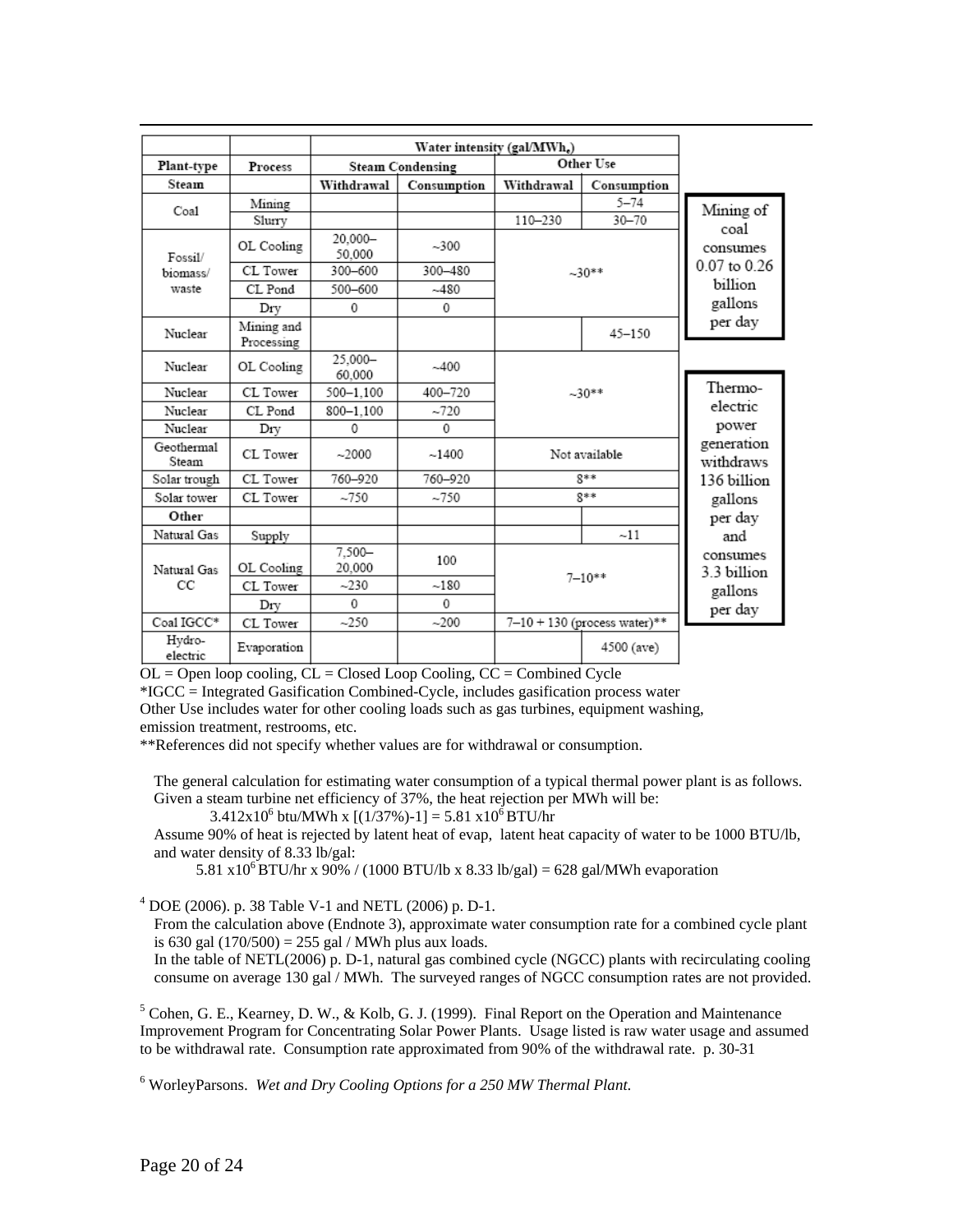<sup>7</sup> WorleyParsons. (2008). FPLE - Beacon Solar Energy Project: Dry Cooling Evaluation. WorleyParsons Report No. FPLS-0-LI-450-0001. WorleyParsons Job No. 52002501.

<sup>8</sup> *New Mexico Central Station Solar Power: Summary Report. EPRI, Palo Alto, CA, PNM* Resources, Inc., Albuquerque, NM, El Paso Electric Co., El Paso, TX, San Diego Gas & El ectric Co., San Diego, CA, Southern California Edison Co., Rosemead, CA, Tri-State Generation & Transmission Association, Inc., Westminster, CO, and Xcel Energy Services, Inc., De nver, C O: 2008. 1016342.. p. 5-7.

9 WorleyParsons. *Wet and Dry Coo ling Options for a 250 MW Thermal Plant.*

and

GateCycle models for parabolic trough and central receiver plants which use air cooled condensers compared the relative performance at  $70$  F and  $108$  F for the two plant designs as follows:

Parabolic Trough Plant: 1450 psig / 710 F / 710 F Rankine cycle

| 70 F ambient temperature     |                                    |       | 108 F ambient temperature                  |
|------------------------------|------------------------------------|-------|--------------------------------------------|
| 139.5 MWe gross plant output |                                    |       | 119.9 MWe gross plant                      |
| 0.374 gross cycle efficiency |                                    | 0.321 | gross cycle efficiency                     |
| 0.082 bar condenser pressure |                                    |       | 0.250 bar condenser pressure               |
| 0.860                        | hot day output / design day output |       |                                            |
| 0.860                        |                                    |       | hot day efficiency / design day efficiency |
|                              |                                    |       |                                            |

#### Central Receiver Plant: 1850 psig / 950 F / 950 F Rankine cycle

|  | 70 F ambient temperature     |                                    | 108 F ambient temperature                  |
|--|------------------------------|------------------------------------|--------------------------------------------|
|  | 139.9 MWe gross plant output |                                    | 121.7 MWe gross plant                      |
|  | 0.412 gross cycle efficiency |                                    | 0.361 gross cycle efficiency               |
|  | 0.082 bar condenser pressure |                                    | 0.252 bar condenser pressure               |
|  | 0.870                        | hot day output / design day output |                                            |
|  | 0.875                        |                                    | hot day efficiency / design day efficiency |
|  |                              |                                    |                                            |

Nominally, both plants show a 5 percent reduction in gross output and gross efficiency if the ambient temperature increases from the design point of  $70 \text{ F}$  to a hot day temperature of  $108 \text{ F}$ .

This is not a completely representative set of annual performance analyses, and the auxiliary energy demands of the pumps and fans are not included here. However, the trends in the above figures indicate a performance penalty for a parabolic trough plant compared to a tower plant is not as significant as shown in the above reference.

<sup>10</sup> WorleyParsons. (2008). FPLE - Beacon Solar Energy Project: Dry Cooling Evaluation. WorleyParsons Report No. FPLS-0-LI-450-0001. WorleyParsons Job No. 52002501. Table 8.

<sup>11</sup> PAC SYSTEM® Installation List GEA Power Cooling Systems, LLC 143 Union Blvd., suite 400 Lakewood, CO 80228 Telephone: (303) 987-0123

|                                    |             | Steam   | Turbine  | Design        |      |                       |
|------------------------------------|-------------|---------|----------|---------------|------|-----------------------|
|                                    | <b>Size</b> | Flow    | $BP$ (in | Temp          |      |                       |
| Station Owner (A/E)                | (MWe)       | (Lb/Hr) | HgA)     | $($ Deg F $)$ | Year | Remarks               |
| Exeter Energy L. P. Project        | 30          | 196,000 | 2.9      | 75            | 1989 | $(W-T-E)$             |
| <b>Streeter Generating Station</b> | 40          | 246,000 | 3.5      | 50            |      | 1993 (Combined Cycle) |
| <b>Tucuman Power Station</b>       | 150         | 1150000 | 5        | 99            |      | 1997 (Combined Cycle) |
| Grumman                            | 13          | 105700  | 5.4      | 59            | 1997 | (Combined Cycle)      |
| <b>SEMASS WTE Facility</b>         | 54          | 407500  | 3.5      | 59            | 1999 | $(W-T-E)$             |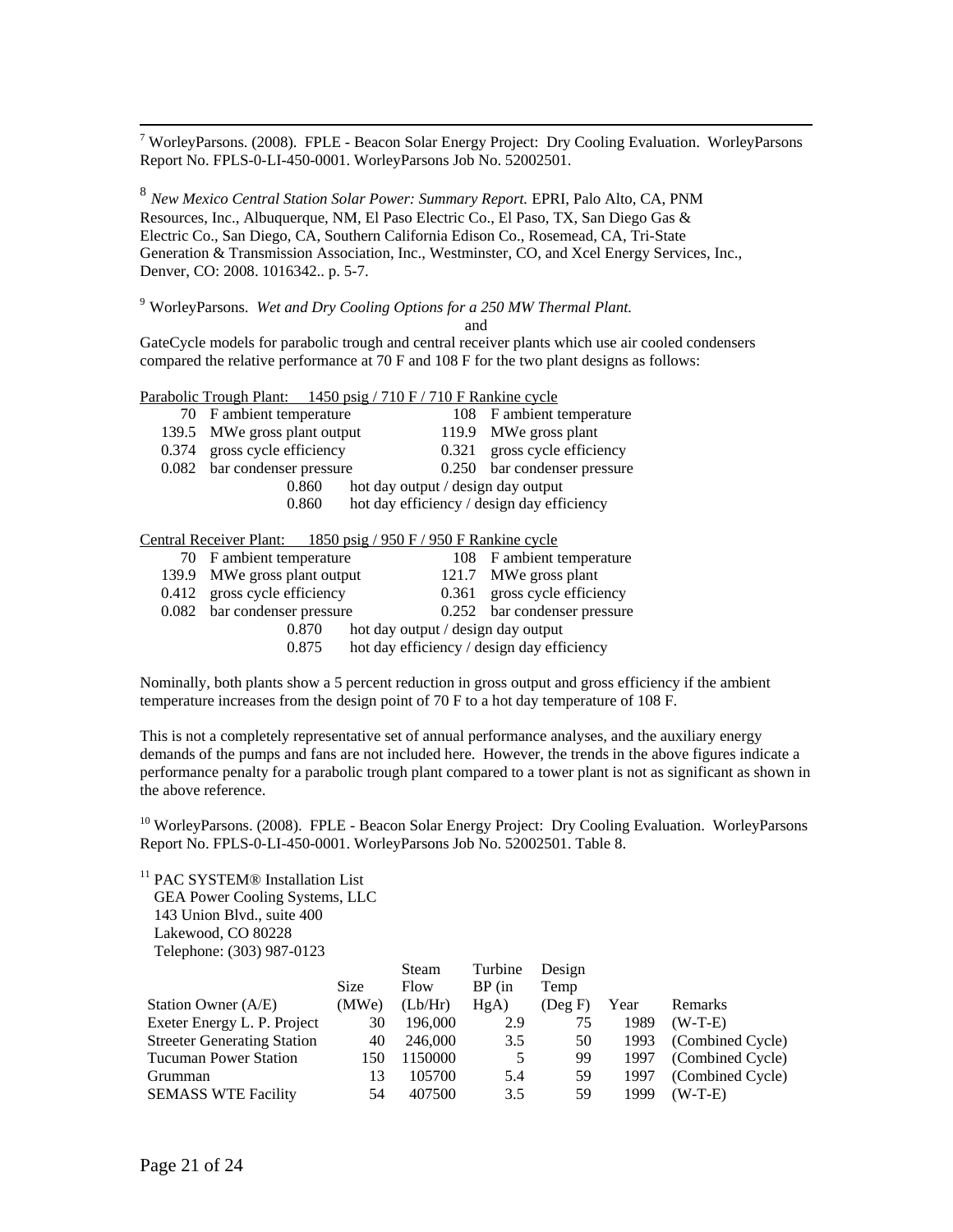| Goldendale Energy Project       | 110 | 678000      | 4.5  | 90 | 2000 (Combined Cycle) |
|---------------------------------|-----|-------------|------|----|-----------------------|
| Comanche, Unit 3                |     | 750 3374300 | 3.73 | 97 | 2006 (Coal Fired)     |
| <b>Afton Generating Station</b> | 100 | 594981      |      | 98 | 2006 (Combined Cycle) |

<sup>12</sup> Appendix A.

<sup>13</sup> Kelly, B. (2006). *Nexant Parabolic Trough Solar Power Plant Systems Analysis; Task 2 Comparison of* Wet and Dry Rankine Cycle Heat Rejection. National Renewable Energy Laboratory, NREL/SR-550-40163 and

Appendix A.

<sup>14</sup> From NREL analysis– selecting the best land area, CSP projects could provide about 11,000,000 MW or  $26,400,000$  GWh. To put this in context, the entire U.S. uses about  $4,000,000$  GWh per year. Thus, on  $9.2$ percent of the southwestern land CSP projects could generate over 6 times the power needed by the U.S. This means that on less than 1.5 percent of the land in the southwest, CSP projects could theoretically generate as much energy as the country uses.

| <b>State</b> | <b>Total Land Area</b> | Land Area $-$ Best | Solar Capacity | Solar Generation |
|--------------|------------------------|--------------------|----------------|------------------|
|              | $(mi^2)$               | for CSP projects   | (MW)           | Capacity (GWh)   |
|              |                        | $(mi^2)$           |                |                  |
| AZ           | 113,600                | 13,613             | 1,742,461      | 4, 121, 268      |
| CA           | 156,000                | 6,278              | 803,647        | 1,900,786        |
| CO           | 103,700                | 6,232              | 797,758        | 1,886,858        |
| <b>NV</b>    | 109,800                | 11,090             | 1,419,480      | 3,357,355        |
| <b>NM</b>    | 121,400                | 20,356             | 2,605,585      | 6,162,729        |
| TX           | 261,900                | 6,374              | 815,880        | 1,929,719        |
| <b>UT</b>    | 82,200                 | 23,288             | 2,980,823      | 7,050,242        |
| Total        | 948,600                | 87,232             | 11,165,633     | 26,408,956       |
|              |                        |                    |                |                  |

Land area deemed "best" for CSP is from an analysis that has no primary use today, excludes land with a slope greater than 1 percent, does not count sensitive lands, and has a solar resource of 6.75 kWh/m2/day. Solar capacity assumes 5 acres/MW and a 27 percent annual capacity factor.

<sup>15</sup> The Resources Agency of California. (September 2, 2003). Background information and staff recommendation on power plant water use. Memorandum from CEC to Integrated Energy Policy Report Committee.

 $16$  Cohen, Kearney & Kolb (1999)

 $17$  CEC, California Energy Commission (2002). Comparison of Alternate Cooling Technologies for California Power Plants: Economic, Environmental and Other Tradeoffs, Public Interest Energy Research,  $500-02-079$ F, February 2002.. pp. 1-1 – 1-3.

<sup>18</sup> US DOE Solar Technologies Program Multi-Year Plan 2008-2012

<sup>19</sup> National Renewable Energy Laboratory. Parabolic Trough FAQ's. Mirror washing use is approximately 20 gal/MWh. March 22, 2008 from: http://www.nrel.gov/csp/troughnet/faqs.html#water

<sup>20</sup> Sandia National Laboratory (February 12, 2008). Sandia, Stirling Energy Systems set new world record for solar-to-grid conversion efficiency. News release retrieved March 30, 2008 from: http://www.sandia.gov/news/resources/releases/2008/solargrid.html

<sup>21</sup> WorleyParsons. (2008). FPLE - Beacon Solar Energy Project: Dry Cooling Evaluation. WorleyParsons Report No. FPLS-0-LI-450-0001. WorleyParsons Job No. 52002501.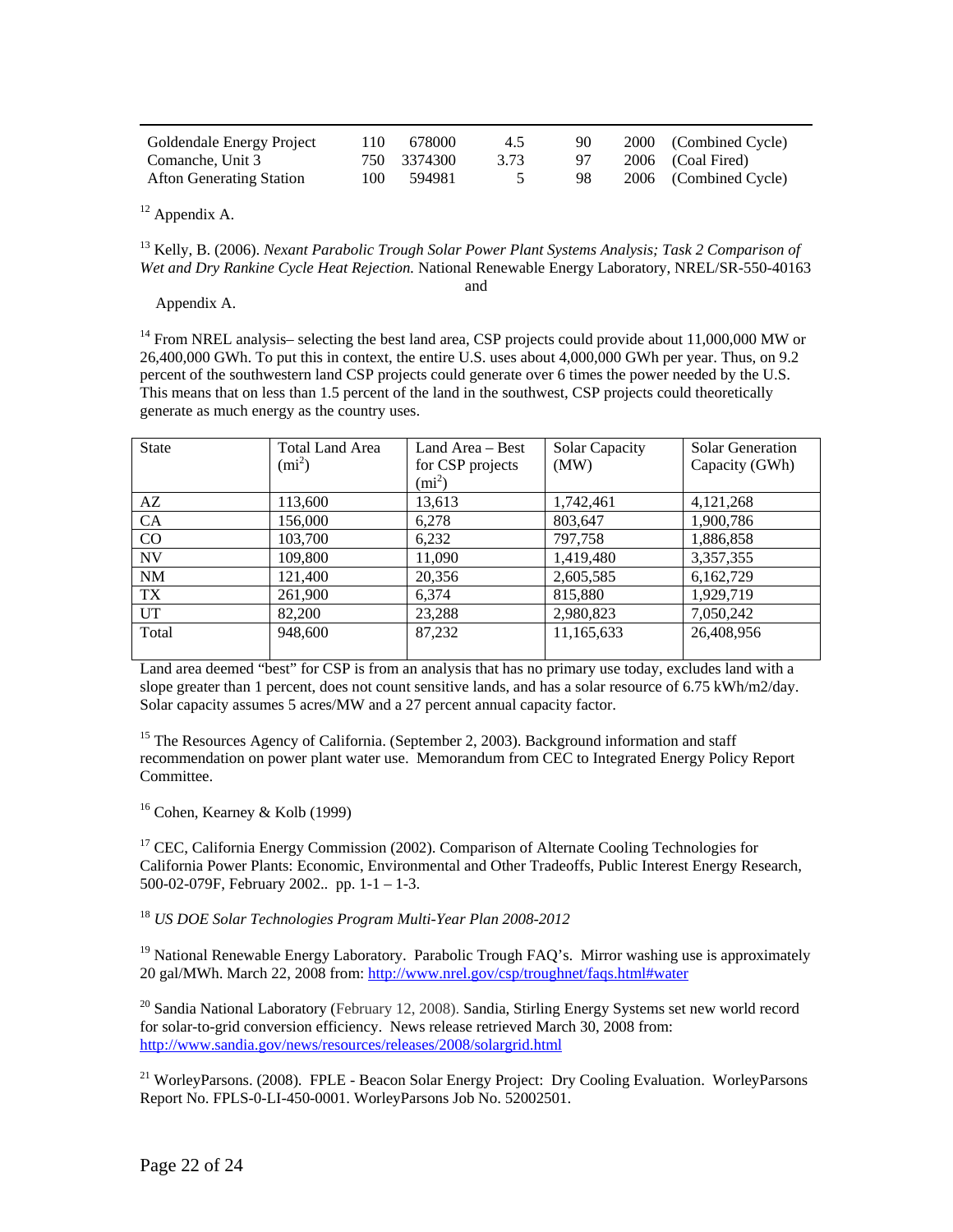Wet and Dry Rankine Cycle Heat Rejection. National Renewable Energy Laboratory, NREL/SR-550-40163 22. Kelly, B. (2006). *Nexant Parabolic Trough Solar Power Plant Systems Analysis; Task 2 Comparison of* 

<sup>23</sup> WorleyParsons (2008). P 15 and 16 show the water requirements for a dry cooled plant of 79 acre-ft per year and the corresponding annual energy production of 557,365 MWh.

<sup>24</sup> California Energy Commission (2001), Environmental Performance Report of California's Electric Generation Facilities. P700-01-001, July 2001. P. 39

<sup>25</sup> Torcellini, P.; Long, N.; Judkoff, R. (2003). *Consumptive Water Use for U.S. Power Production.* NREL/TP-550-33905.

 $26$  USEPA. AP-42. Compilation of Air Pollutant Emission Factors. Ch 13. Retrieved from : http://www.epa.gov/ttn/chief/ap42/ch13/final/c13s04.pdf

27 Maulbetsch, J. S., and M. N. DiFilippo. 2006. *Cost and Value of Water Use at Combined-Cycle Power Plants.* California Energy Commission, PIER Energy-Related Environmental Research. CEC-500- 2006-034.

<sup>28</sup> Kelly, B. (2007). *Comparison of Wet and Dry Rankine Cycle Heat Rejection*. Nexant, Inc. A Bechtel-Affiliated Company. San Francisco, California.

<sup>29</sup> New Mexico Central Station Solar Power: Summary Report. EPRI, Palo Alto, CA, PNM Resources, Inc., Albuquerque, NM, El Paso Electric Co., El Paso, TX, San Diego Gas & Denver, CO: 2008. 1016342.. p. 5-7 Electric Co., San Diego, CA, Southern California Edison Co., Rosemead, CA, Tri-State Generation & Transmission Association, Inc., Westminster, CO, and Xcel Energy Services, Inc.,

<sup>30</sup> WorleyParsons. *Wet and Dry Cooling Options for a 250 MW Thermal Plant..* 

and

compared the relative performance at  $70 \text{ F}$  and  $108 \text{ F}$  for the two plant designs as follows: Provided by Bruce Kelly (email correspondence): GateCycle models for parabolic trough and central receiver plants which use air cooled condensers

#### Parabolic Trough Plant: 1450 psig / 710 F / 710 F Rankine cycle

|  | 70 F ambient temperature     |                                    | 108 F ambient temperature                  |
|--|------------------------------|------------------------------------|--------------------------------------------|
|  | 139.5 MWe gross plant output |                                    | 119.9 MWe gross plant                      |
|  | 0.374 gross cycle efficiency |                                    | 0.321 gross cycle efficiency               |
|  | 0.082 bar condenser pressure |                                    | 0.250 bar condenser pressure               |
|  | 0.860                        | hot day output / design day output |                                            |
|  | 0.860                        |                                    | hot day efficiency / design day efficiency |
|  |                              |                                    |                                            |
|  |                              | . <del>.</del>                     |                                            |

#### Central Receiver Plant: 1850 psig / 950 F / 950 F Rankine cycle

|  | 70 F ambient temperature     |                                    |  | 108 F ambient temperature                  |  |  |
|--|------------------------------|------------------------------------|--|--------------------------------------------|--|--|
|  | 139.9 MWe gross plant output |                                    |  | 121.7 MWe gross plant                      |  |  |
|  | 0.412 gross cycle efficiency |                                    |  | 0.361 gross cycle efficiency               |  |  |
|  | 0.082 bar condenser pressure |                                    |  | 0.252 bar condenser pressure               |  |  |
|  | 0.870                        | hot day output / design day output |  |                                            |  |  |
|  | 0.875                        |                                    |  | hot day efficiency / design day efficiency |  |  |
|  |                              |                                    |  |                                            |  |  |

 $\overline{a}$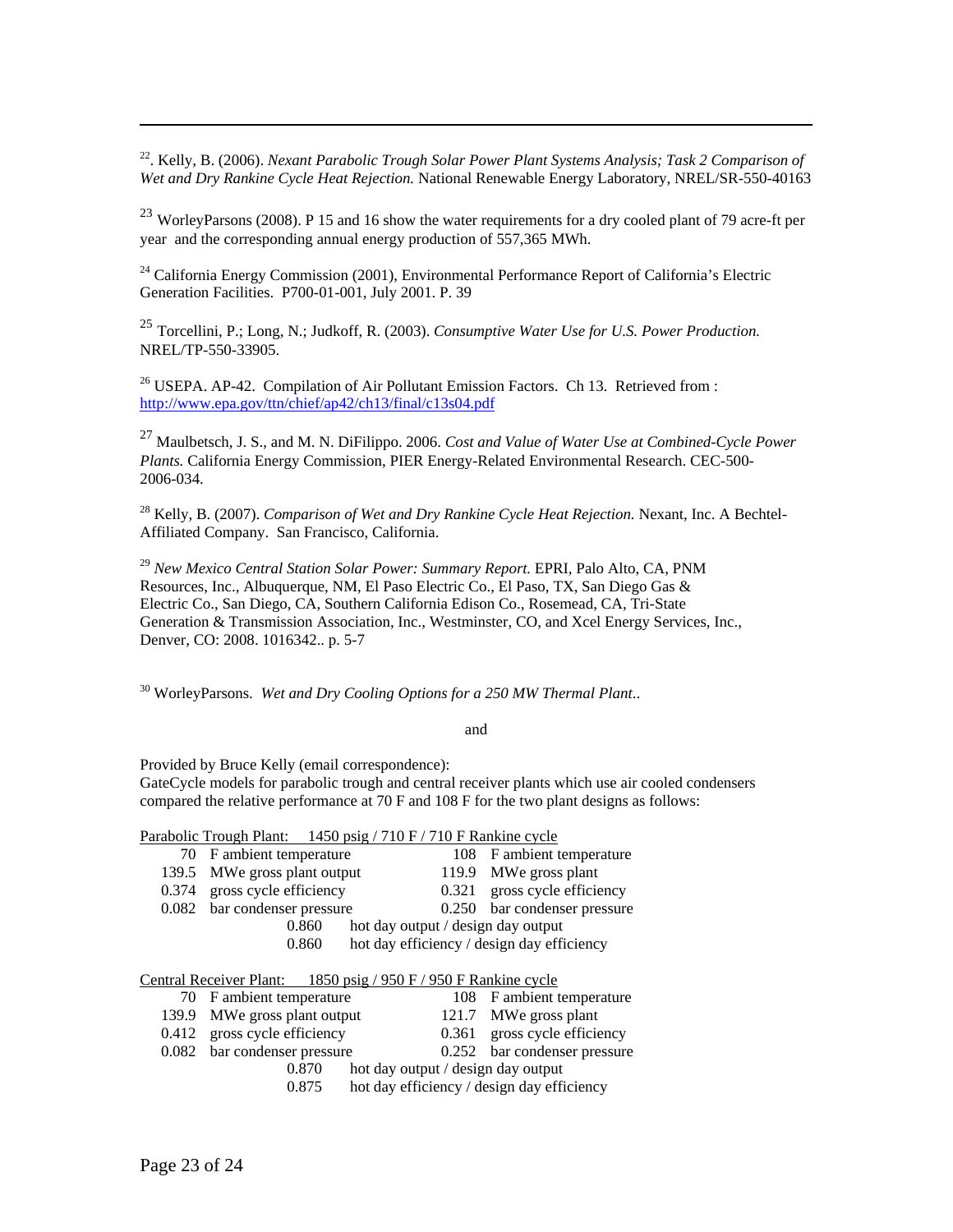<span id="page-24-1"></span>Nominally, both plants show a 5 percent reduction in gross output and gross efficiency if the ambient temperature increases from the design point of  $70 \text{ F}$  to a hot day temperature of  $108 \text{ F}$ .

This is not a completely representative set of annual performance analyses, and the auxiliary energy demands of the pumps and fans are not included here. However, the trends in the above figures indicate a performance penalty for a parabolic trough plant compared to a tower plant is not as significant as shown in the above reference.

 $31$  Appendix A.

<sup>32</sup> WorleyParsons. (2008). FPLE - Beacon Solar Energy Project: Dry Cooling Evaluation. WorleyParsons Report No. FPLS-0-LI-450-0001. WorleyParsons Job No. 52002501. pp. 15-17, Tables 6, 7 and 8.

<span id="page-24-0"></span><sup>33</sup> Morris, P., Maulbetsch, J.S., DiFilippo, M.N. (2005). Spray Enhancement of ACC Performance at Crockett Cogeneration Plant. CEC/EPRI Advanced Cooling Strategies/Technologies Conference. Sacramento, CA.

<sup>34</sup> "Engineering and Economic Assessment of Advanced Air-Cooling Technologies for Steam-Rankine Power Systems," by Bharathan, et al.

The study compares a conventional air-cooled plant to a Heller cycle. The total capital cost of the Heller cycle components was \$10.5 million compared to the ACC cost of \$7.1 million. They claim the Heller cycle allows some performance improvement due to lower condenser pressures (less back pressure on the turbine), especially on hot days when the cooling water circulation rate can be increased. Table 5.4 (pg. 49) shows an overall economic advantage for Heller due to an improvement in the heat rate. But on pg. 50, they refer to the reduced condenser pressure in the Heller cycle and conclude, "However, the overall economics of this advantage are uncertain because of the lack of domestic capital and operating costs and performance information for this type of steam condensing system."

EnergyIn Press, Corrected Proof,, Available online 20 February 2008. Retrieved from: (http://www.sciencedirect.com/science/article/B6V50-4RW9H0T-8ff5adcae3196f76d937a) 1/1/378ad00ada4  $35$  Angelino, G., Invernizzi, C. Binary conversion cycles for concentrating solar power technology, Solar

and

Test and evaluation of a solar powered gas turbine system (2006) Solar Energy, 80 (10), pp. 1225-1230. Retrieved from Science Direct Database Heller P., Pfander M., Denk T., Tellez F., Valverde A., Fernandez J., Ring A.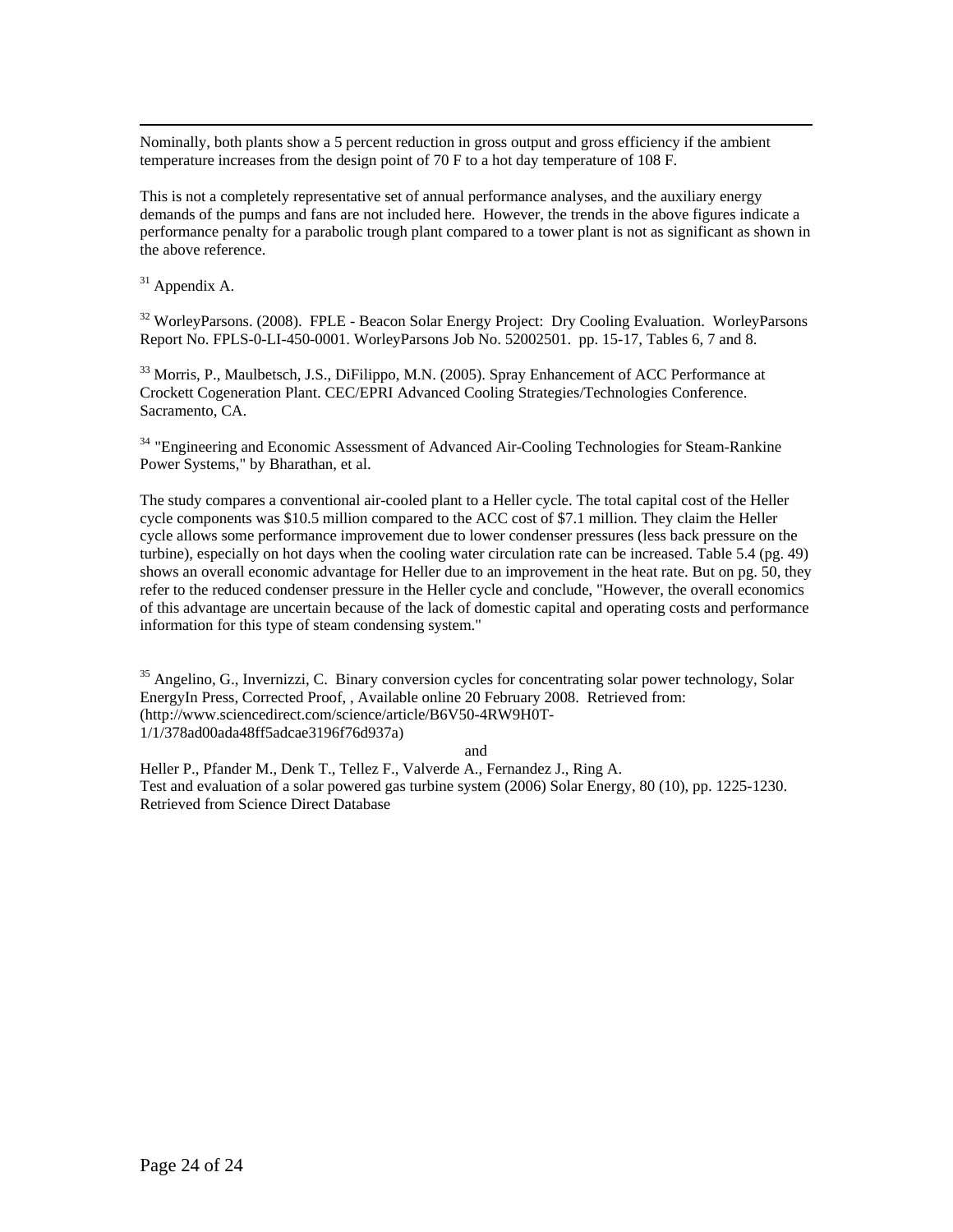Appendix A

# **Appendix A**

# **Concentrating Solar Power Commercial Application Study: Reducing Water Consumption of Concentrating Solar Power Electricity Generation**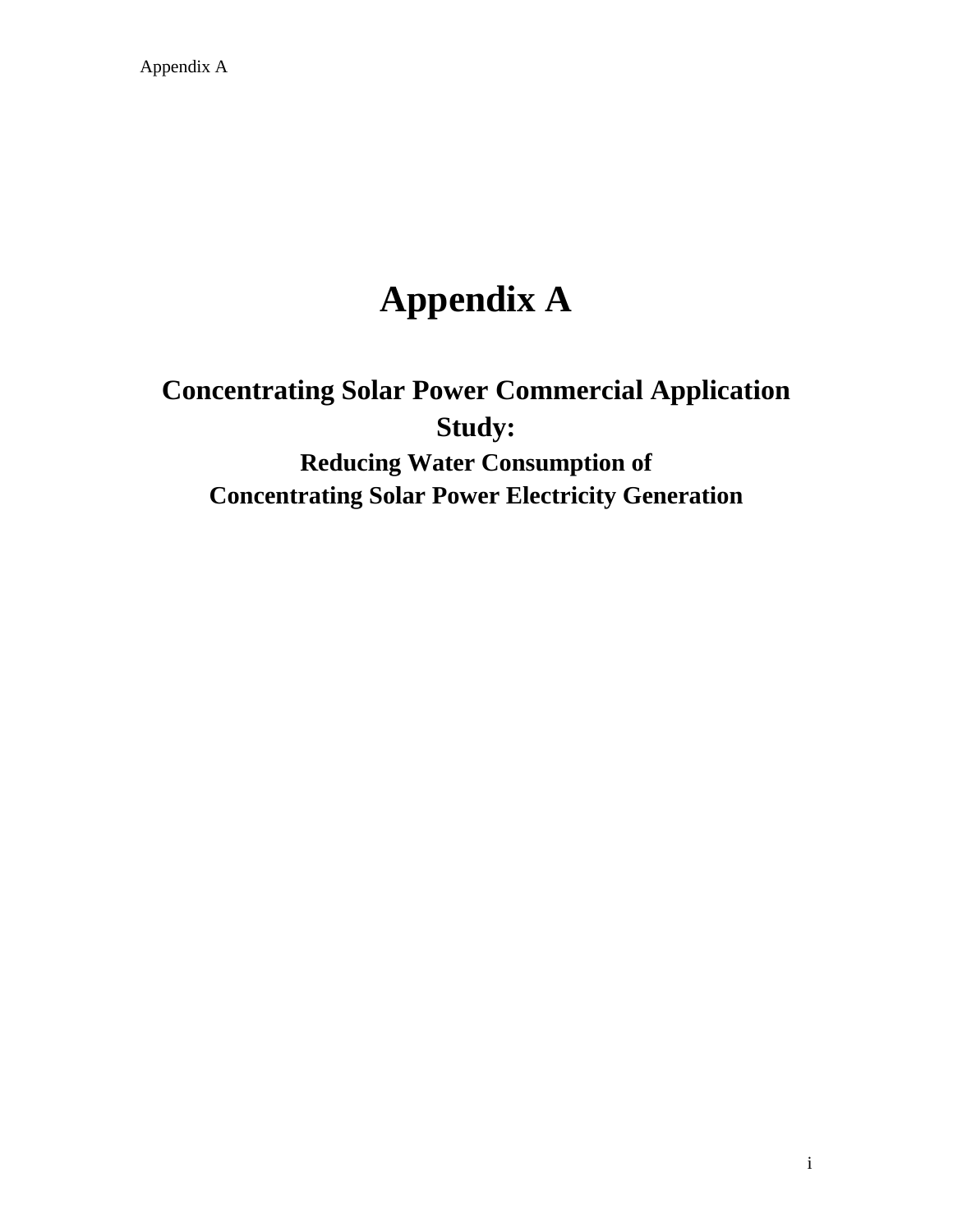Further analysis stemming from the study conducted in the reference 1 of this Appendix, also referenced in footnote 13 of the main report evaluated the impact of hybrid cooling.

13Kelly, B. (2006). *Nexant Parabolic Trough Solar Power Plant Systems Analysis; Task 2 Comparison of Wet and Dry Rankine Cycle Heat Rejection.* National Renewable Energy Laboratory, NREL/SR-550-40163

## **1. Introduction**

The plant design parameters used for this analysis are as follows:

- 274 MWe gross plant output
- Two Rankine cycles, each with a nominal gross rating of 137 MWe
- Two collector fields, each with an aperture area of  $1,030,000 \text{ m}^2$
- Two thermal storage systems, each with a nominal capacity of 1,096 MWht. The storage capacity is sufficient to operate the Rankine cycle at full load for 3 hours, and the energy from storage is dispatched such that the Rankine cycle is operated at full load for the fewest number of hours each day (i.e., no load shifting)
- The 30-year solar radiation and weather file for Barstow, California is assumed to be applicable for A Southwest desert site
- The design point for the wet heat rejection system is assumed to be as follows: 2.5 in. HgA condenser pressure; 104 °F dry bulb temperature; and 64 °F wet bulb temperature.
- The design point for the dry heat rejection system is assumed to be as follows: 2.7 in. HgA turbine exhaust pressure; 2.5 in. HgA condenser pressure; and 70 °F dry bulb temperature. The 0.2 in. HgA difference between the turbine exhaust pressure and the condenser pressure is the pressure loss in the steam duct between the exhaust flange and the condenser inlet. The 70 °F dry bulb temperature is the result of the 2006 optimization study on wet and dry heat rejection systems (reference 1).

Three heat rejection systems were evaluated:

- 1) A wet system, including mechanical draft cooling towers, a surface condenser, vacuum pumps, circulating water pumps, underground circulating water pipes, a water treatment system for cooling tower makeup, and an evaporation pond for the cooling tower blowdown. A schematic diagram of the system is shown in [Figure 1.](#page-27-0)
- 2) A dry system, including an air cooled condenser and vacuum pumps. A schematic diagram is illustrated in [Figure 2.](#page-27-1)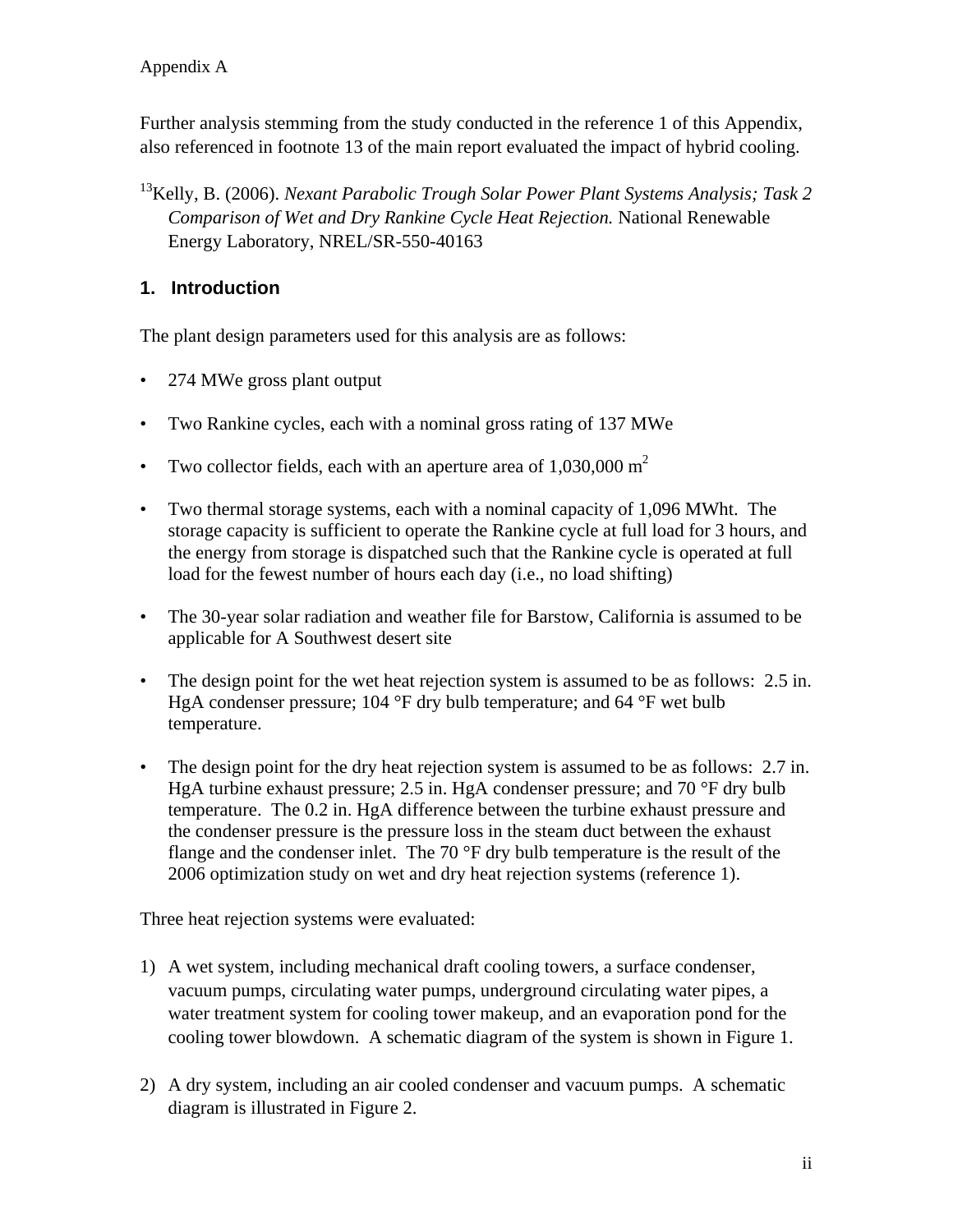

<span id="page-27-0"></span>Figure 1 Schematic Diagram of Wet Heat Rejection System



<span id="page-27-1"></span>Figure 2 Schematic Diagram of Dry Heat Rejection System



<span id="page-27-2"></span>Figure 3 Schematic Diagram of Hybrid Heat Rejection System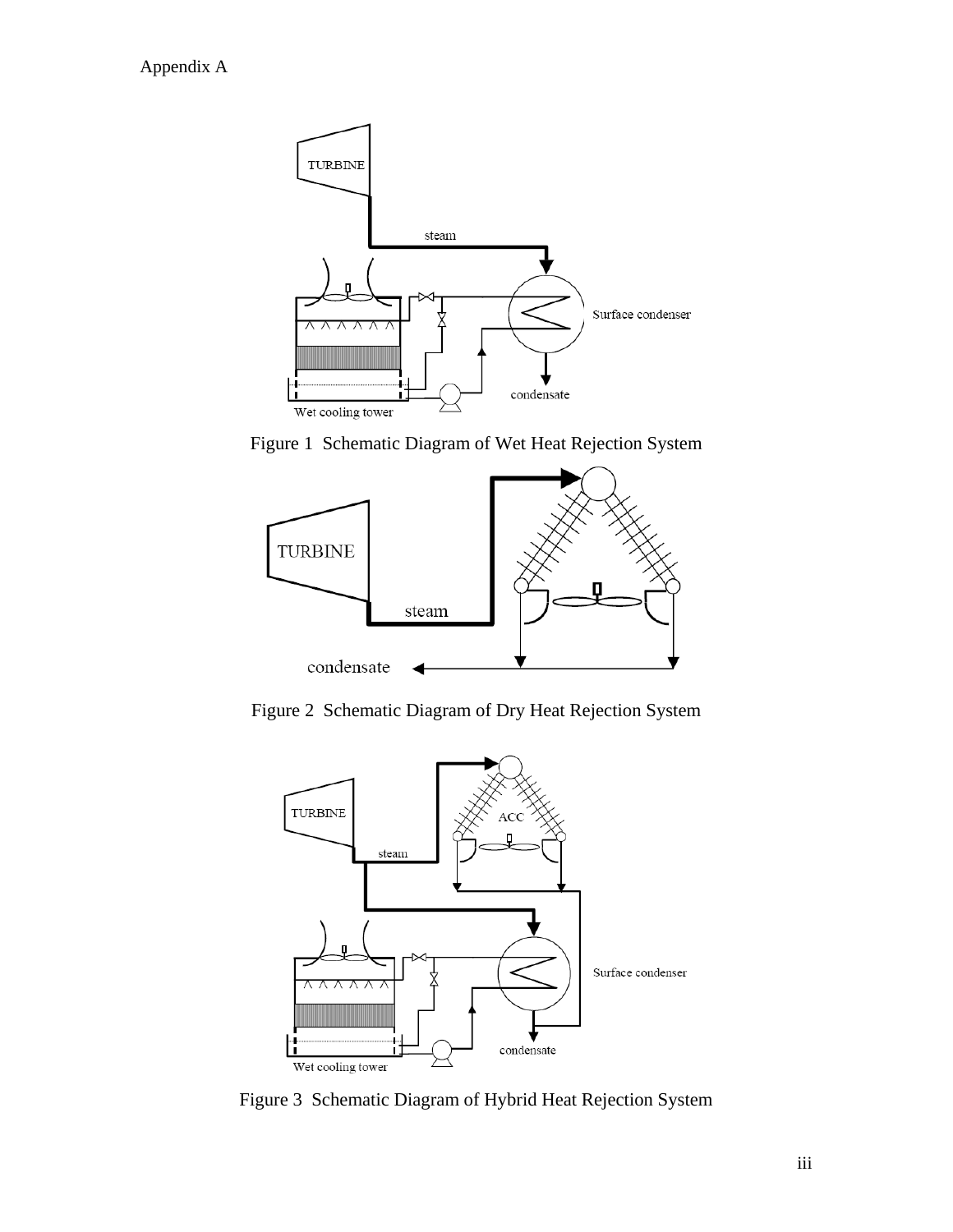3) A hybrid system, which uses an air cooled condenser in parallel with a wet, mechanical draft cooling towers. A schematic diagram of the equipment arrangement is shown in [Figure 3.](#page-27-2) On high ambient temperature days, the wet system is placed in service. A portion of the turbine exhaust condenses on the surface condenser, and the balance of the flow is condensed in the air cooled condenser. The reduced thermal demand on the air cooled condenser allows a closer approach to the dry bulb temperature, which results in a lower turbine exhaust pressure than achieved with a dry system alone. The hybrid system consists of an air cooled condenser, vacuum pumps, and all of the equipment associated with the wet system, but with smaller equipment capacities than required in Item 1.

The hybrid cooling study was conducted through the following steps:

- Six performance models were developed of a 137 MWe Rankine cycle using the GateCycle program [Reference 2]; one for wet heat rejection, one for dry heat rejection, and four for hybrid heat rejection. The hybrid cases included equipment sizes sufficient to maintain maximum condenser pressures of 2.5, 4.0, 6.0, and 8.0 in. HgA throughout the year
- Calculations of the thermal output from the collector field, and the thermal input to the steam generator, were developed for each hour of the year
- For each of the 3,421 hours of solar operation each year, the thermal input to the steam generator, and the ambient temperatures, were used to calculate the steam flow rates, gross electric output, and auxiliary electric power requirements for the cooling tower fans and Rankine cycle pumps. The results were exported to an Excel file, from which the annual gross and net outputs and efficiencies were calculated.
- Capital cost estimates were developed for each of the 6 heat rejection systems.
- Operating cost estimates for the makeup water treatment system for the wet and the hybrid heat rejection systems were developed.

## **2. Power Plant Design**

The performance model for the Rankine cycle, various design parameters for the heat rejection systems, are discussed in the following sections.

## *2.1 Rankine Cycle*

The Rankine cycle design follows a conventional, single reheat design with 5 closed and 1 open extraction feedwater heaters. The main steam pressure and temperature are 1,465  $lb_f/in^2$  and 703 °F, respectively, and the reheat steam temperature is 703 °F. For all of the heat rejection cases, the design condenser pressure is 2.5 in. HgA.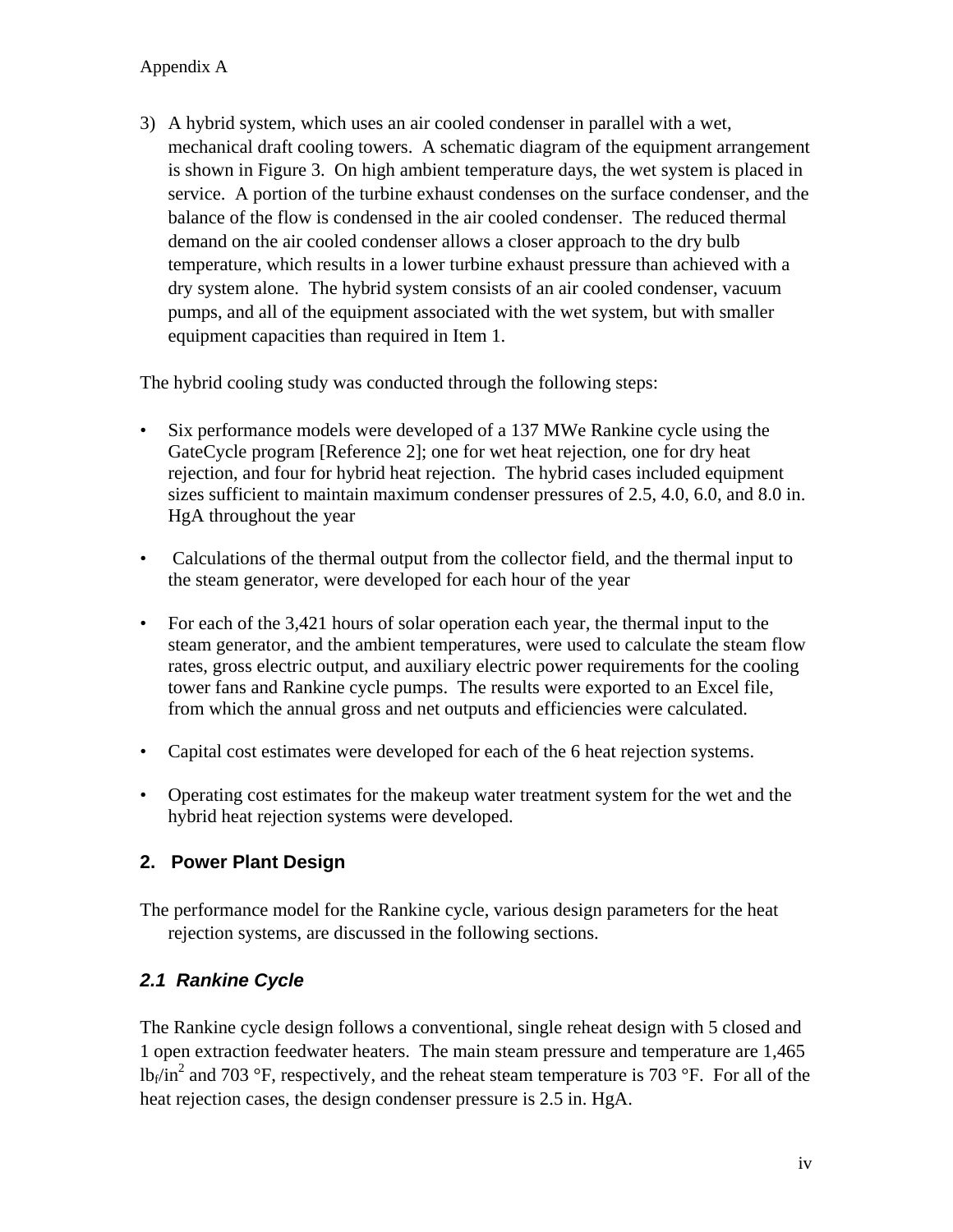## *2.2 Wet Heat Rejection*

The wet heat rejection system is based on conventional, mechanical draft cooling towers. The principal design parameters include the following:

- 104 °F design dry bulb temperature; 10 percent relative humidity
- 10 °F cooling water approach to 64 °F wet bulb temperature
- 20 °F circulating water temperature range
- 224 MWt duty
- 6 cycles of concentration

The cooling tower consists of 10 cells, each with a 125 bhp fan. The circulating water flow rate is a nominal 76,000 gpm, and the makeup water flow rate is 1,930 gpm. Of the makeup water flow, 83 percent is to compensate for evaporation losses, 13 percent for blowdown, and 4 percent for drift losses.

The circulating water system includes the following:

- Two 50 percent capacity pumps, each rated at 38,000 gpm and driven by a 750 bhp electric motor
- A surface condenser, with a nominal area of  $160,000 \text{ ft}^2$
- Supply and return circulating water pipes, with a diameter is 60 inches. The distance from the cooling towers to the surface condenser is assumed to be 200 feet.

## *2.3 Dry Heat Rejection*

The dry heat rejection system is based on a mechanical draft, air cooled condenser. The principal design parameters include the following:

- 109 °F steam condensing temperature at 70 °F dry bulb temperature (39 °F initial temperature difference)
- 2 °F condensate subcooling at condenser outlet
- 224 MWt duty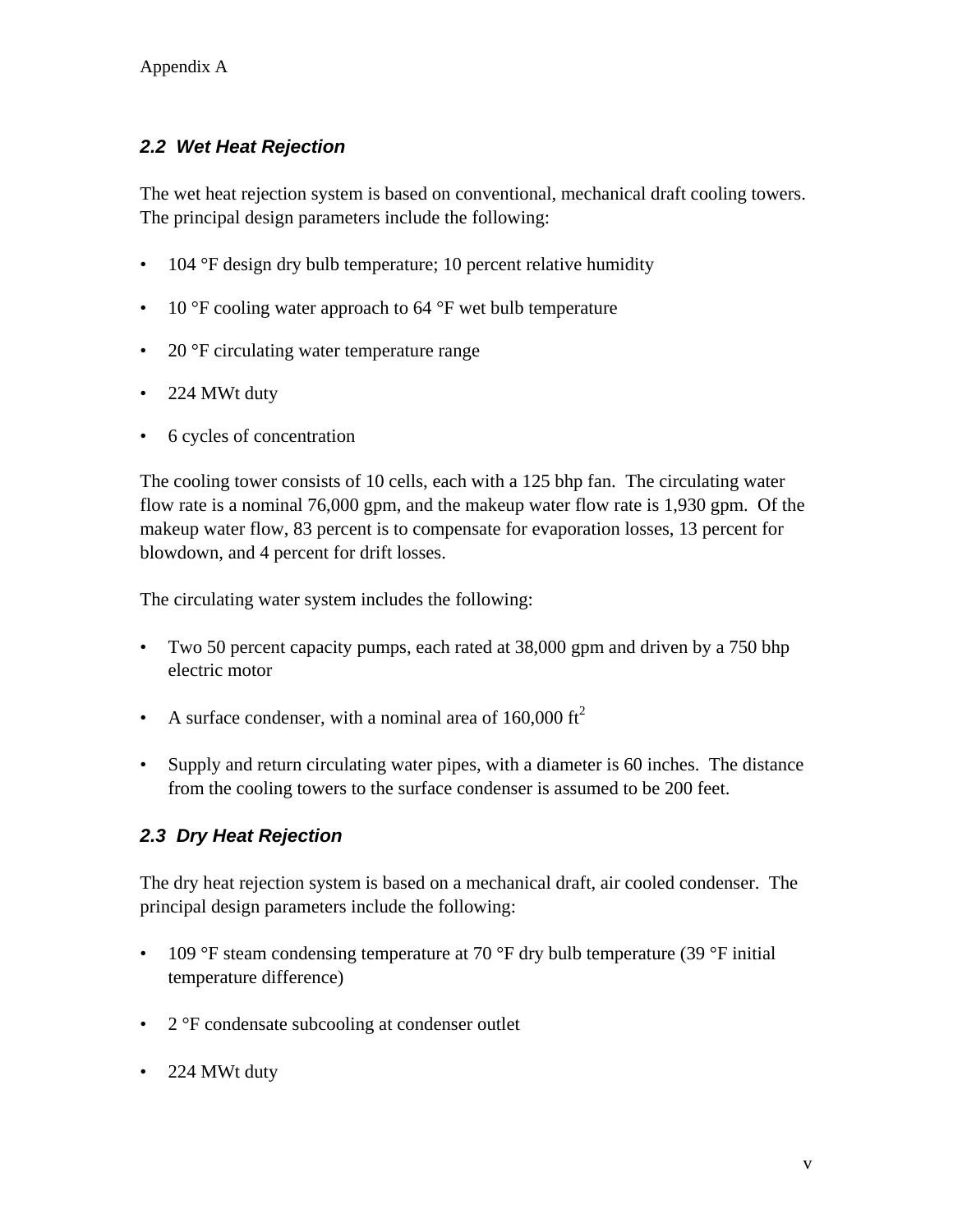The cooling tower consists of 15 bays, each with a 300 bhp fan. The condensing section is fabricated from oval carbon steel tubes, with aluminum fins. The total heat transfer area, including the tubes and the fins, is approximately 5,250,000 ft2.

A series of adjustments to the GateCycle operating logic were made under the following conditions:

- 1) For the dry heat rejection system, there are approximately 230 hours each year in which the combination of thermal input from the collector field and the ambient temperature would normally result in turbine exhaust pressures above the maximum allowable value of 8 in. HgA. For these hours, the thermal input to the steam generator is successively reduced in increments of 0.5 percent until the exhaust pressure decreases to 8 in. HgA. The annual thermal energy which cannot be converted to electric energy during these hours is recorded.
- 2) For the dry heat rejection system, condenser pressures below 1 in. HgA are possible on cold days, or on warm days with a small solar thermal input. To reduce the auxiliary electric demand during these hours, cooling towers fans are stopped in groups of 6 until the condenser pressure rises to at least 1 in. HgA.
- 3) For the wet heat rejection system, condenser pressures below 1 in. HgA are possible on cold days, or on warm days with a small solar thermal input. To reduce the auxiliary electric demand during these hours, cooling towers fans are stopped in succession until the condenser pressure rises to at least 1 in. HgA.

## *2.4 Hybrid Heat Rejection*

The required duty of the wet cooling tower in a hybrid system to achieve the desired condenser pressure of 2.5, 4, 6, or 8 in. HgA throughout the year is a function of the ambient temperature distribution and the parallel performance of the wet cooling tower and the air cooled condenser during the summer. The required duties are determined by means of an annual simulation of the plant performance, discussed below in Section 3.3.

## **3. Annual Performance Calculations**

The performance of the Rankine cycle is a function of the thermal input to the steam generator, and the ambient temperature. To estimate the annual performance of the plant, the following calculations were performed:

1) A weather file was compiled for a Southwest desert site, listing for each hour of the year, the dry bulb temperature, relative humidity, and direct normal solar radiation.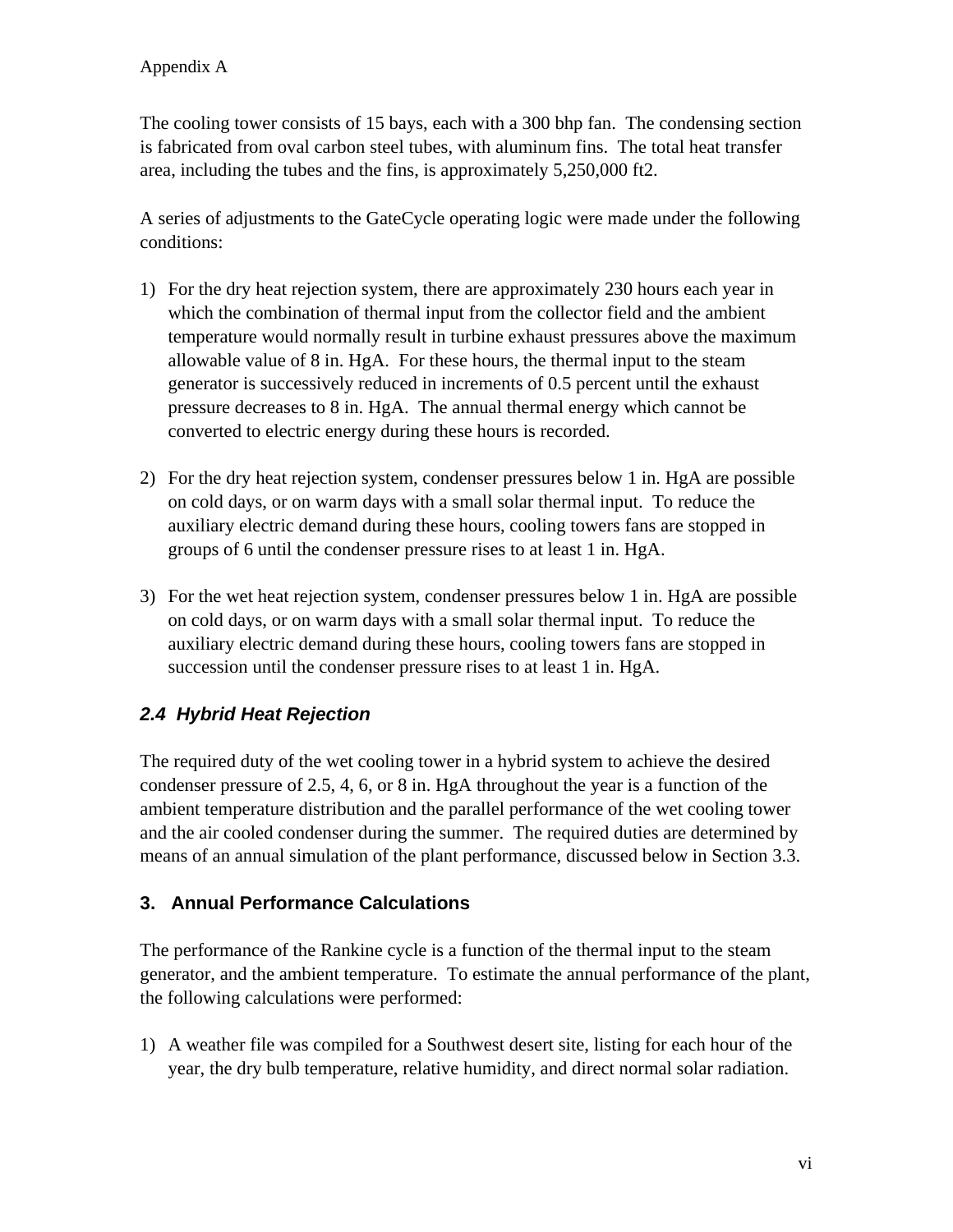- 2) For each hour of the year, the thermal output from the collector field was calculated by the Excelergy computer program, as discussed below.
- 3) The dry bulb temperature, the relative humidity, and the thermal input from the collector field were exported to the GateCycle program. The program calculated the steam turbine expansion efficiencies, exhaust losses, gross electric output, and the auxiliary electric loads for the cooling tower fans, the feedwater pump, the condensate pump, and if applicable, the circulating water pumps. For the wet and the hybrid heat rejection systems, the makeup water flow to the cooling tower was also calculated. The calculations were repeated for each of the 3,421 hours each year in which thermal energy was available from either the collector field or the thermal storage system.
- 4) Annual sums were developed for the following parameters: thermal energy supplied to the Rankine cycle; gross plant output; fan electric energy; pump electric energy; and net electric output. From these values, annual gross and net Rankine cycle efficiencies were developed.

The thermal output from the collector field is calculated using the Excelergy program. The program, under development by the National Renewable Energy Laboratory over the past 10 years, models the performance of parabolic trough collector fields and, if applicable, the associated Rankine cycle. The model calculates the following:

- Month of the year, day of the month, hour of the day, and time before noon
- Each of the following angles: solar declination; sun elevation; sun azimuth; and collector incidence. From the collector incidence angle, an incidence angle modifier was calculated to account for the reflected flux which misses the end of the heat collection element during the midday hours
- Each of the following optical efficiencies: solar field availability; structure tracking error and twist; mirror reflectivity; geometric accuracy; mirror reflectivity, mirror cleanliness factor; and the following factors for the heat collection elements: dust on glass envelope; bellows shading; envelope transmissivity; and absorber tube absorbtivity
- Heat collection element thermal losses, including emissivity as a function of fluid temperature, and allowances for lost vacuum and lost glass envelopes
- Gross field thermal output, by multiplying the following: collector area; collector optical efficiency; and heat collection element thermal efficiency
- Net field thermal output, by multiplying the gross output by 0.9805 to account for thermal losses from the field piping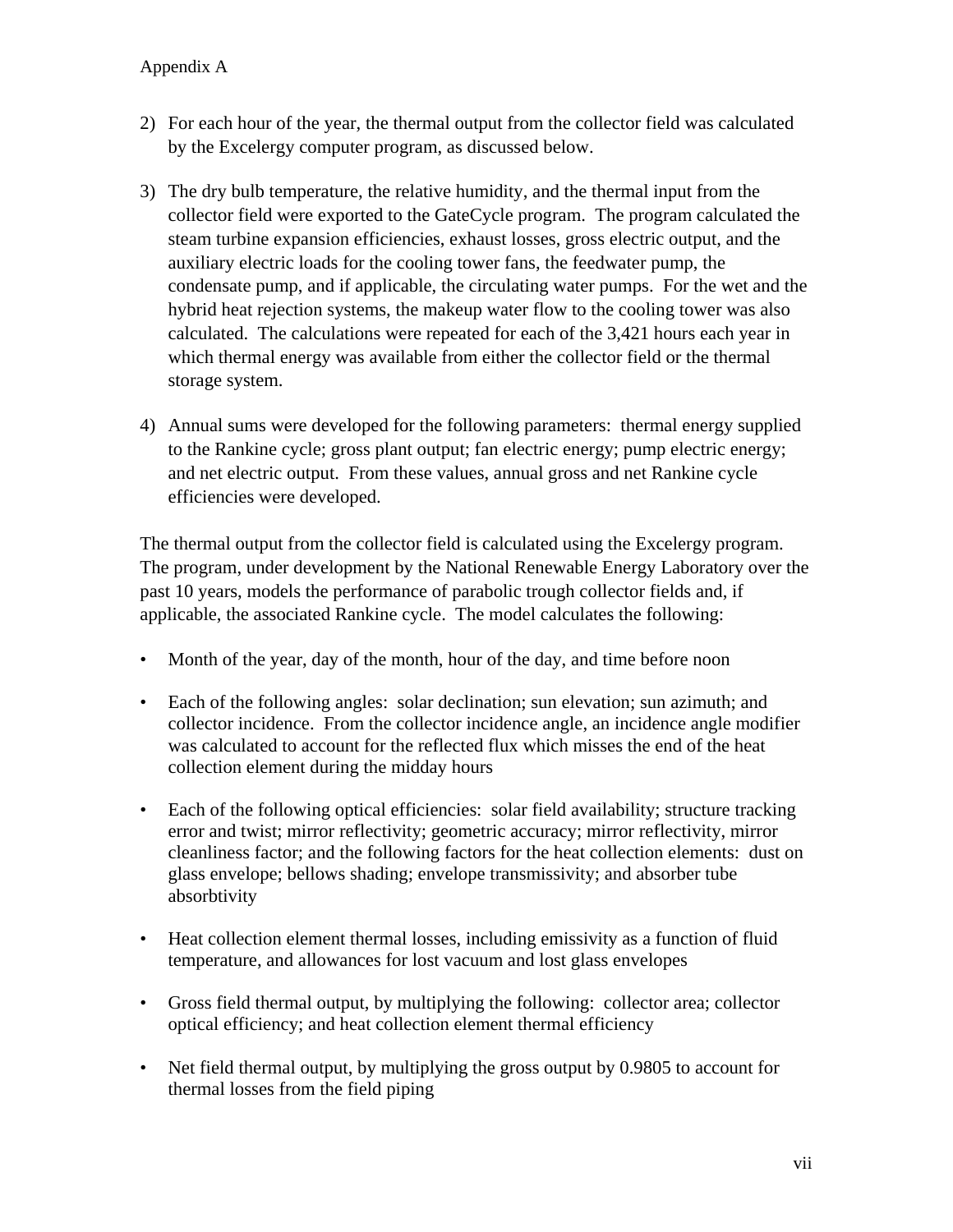• Auxiliary electric loads for the heat transport fluid circulation pumps and the collector drive motors.

The program generates a file, of the field's net thermal output for each hour of the year.

## *3.1 Wet Heat Rejection*

From the 3,421 hourly performance calculations, a plot of the net electric output as a function of the ambient temperature for the wet heat rejection system is shown in [Figure](#page-32-0)  [4](#page-32-0). The annual net electric output for the complete 250 MWe plant is estimated to be 846,200 MWhe, and the net Rankine cycle efficiency is estimated to be 36.6 percent.

As expected, the net output is essentially independent of the ambient temperature. The effect can be traced to the low relative humidity, and consequently low wet bulb temperatures, on summer days in the desert.

A majority of the data points are concentrated in the net electric output range of 270 to 280 MWe. This is a reflection of the excellent direct normal radiation at A Southwest desert site, plus the availability of energy from the thermal storage system, which maintains the Rankine cycle at, or close to, full load. Data points are not shown for net outputs below 40 MWe, as the minimum turbine output is assumed to be 15 percent of the design output.



<span id="page-32-0"></span>Figure 4 Net Plant Output as a Function of Ambient Temperature; Wet Heat Rejection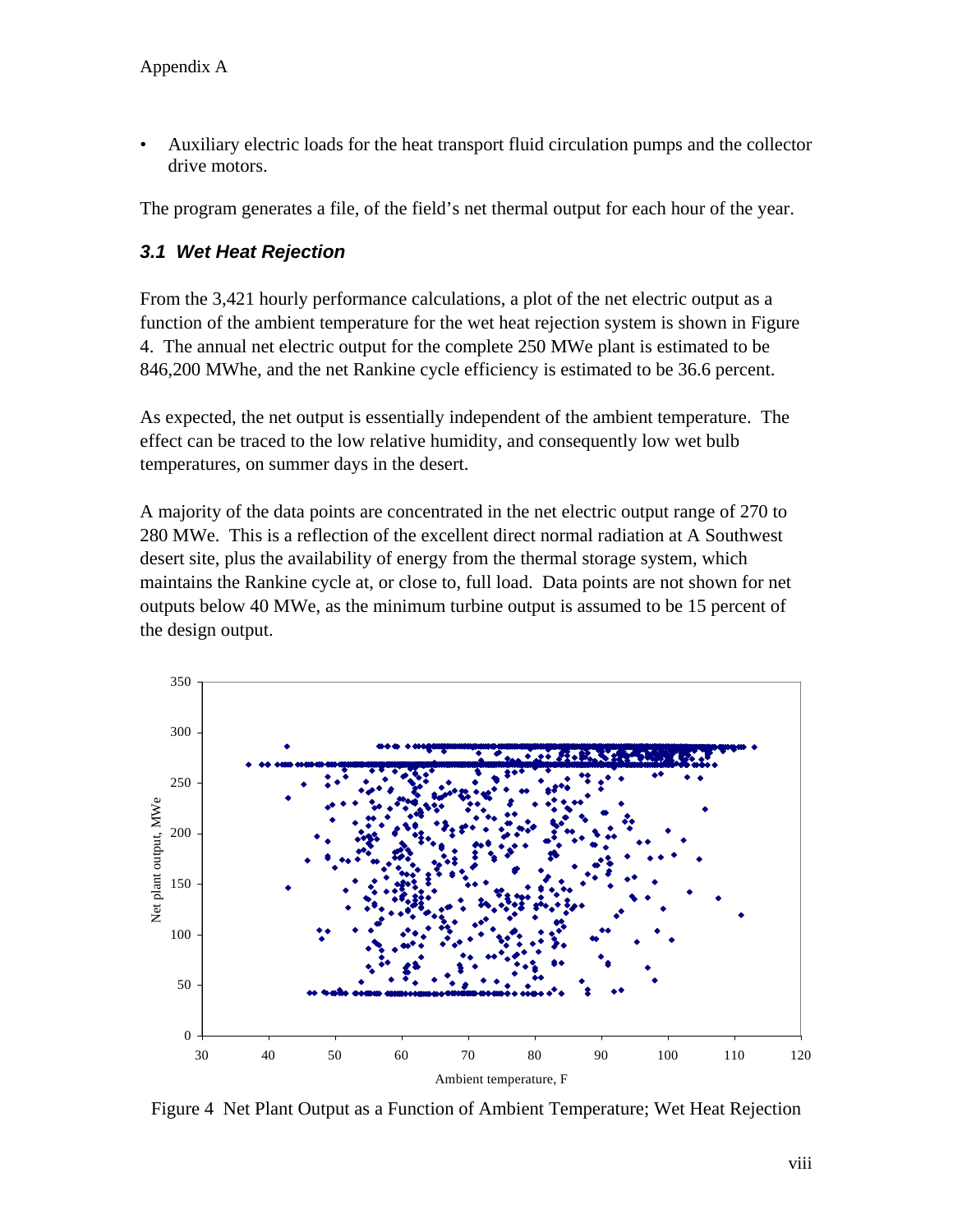## *3.2 Dry Heat Rejection*

A plot of the net electric output as a function of the ambient temperature for the dry heat rejection system is shown in [Figure 5](#page-33-0). The annual net electric output for the complete 250 MWe plant is estimated to be 797,900 MWhe, and the net Rankine cycle efficiency is estimated to be 34.8 percent.

For ambient temperatures between 40 °F and 100 °F, the condenser pressure increases as the dry bulb increases, and the net plant output shows a gradual decrease. However, for ambient temperatures above 100 °F, the condenser cannot simultaneously condense the design point steam flow rate and provide a condenser pressure below 8 in. HgA. As a result, the steam flow rate must be reduced to ensure the condenser pressure remains with limits. During the one hour of the year with the highest temperature (113 $\degree$ F), the plant output must be restricted to about 165 MWe.



Figure 5 Net Plant Output as a Function of Ambient Temperature; Dry Heat Rejection

<span id="page-33-0"></span>As with the wet cooling tower plot, data points in [Figure 5](#page-33-0) are not shown for net outputs below 40 MWe, the minimum turbine output which is 15 percent of the design output.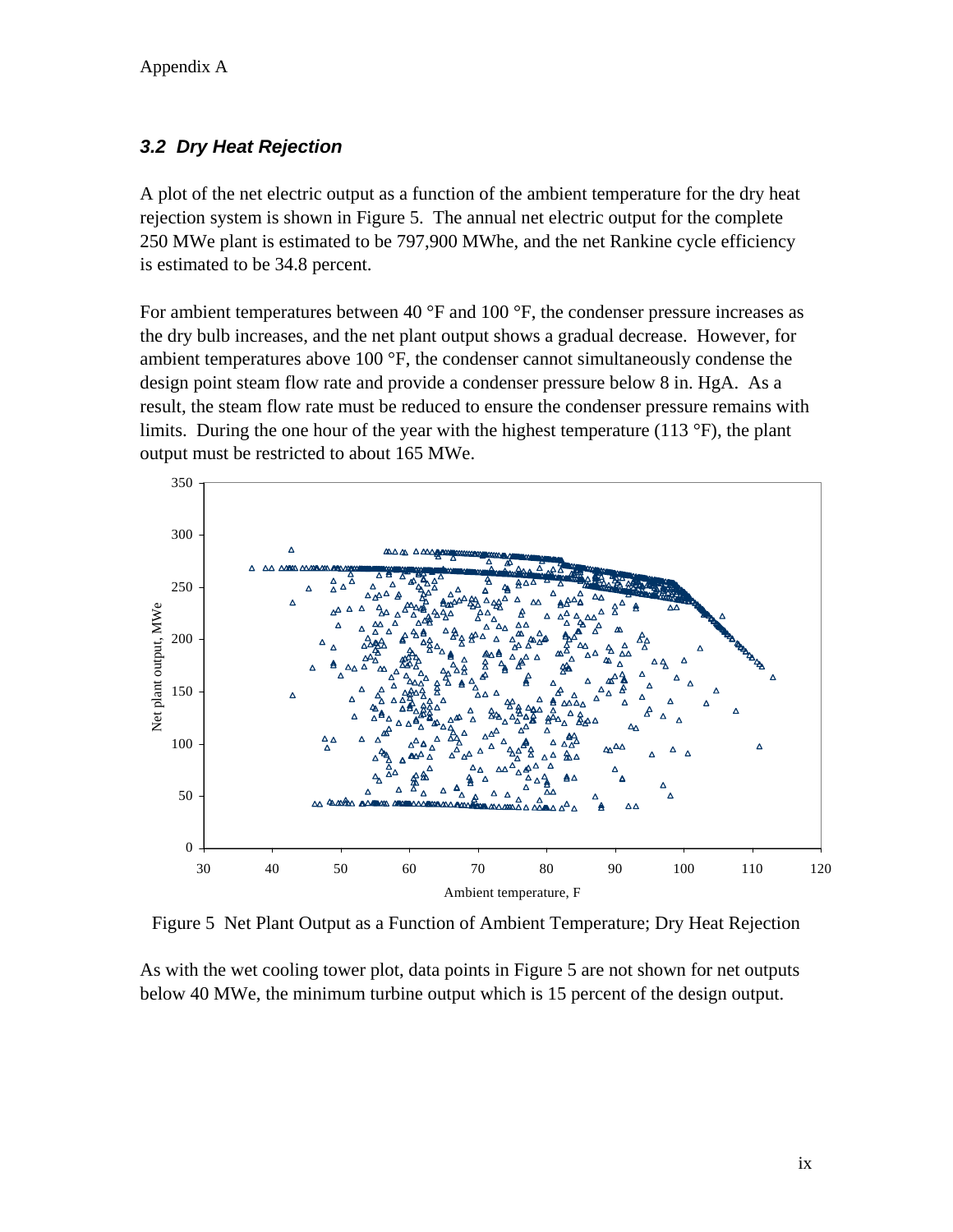## *3.3 Hybrid Heat Rejection*

For the purposes of the study, the following wet cooling tower duties in each 125 MWe plant have been selected for the hybrid tower designs:

2.5 in HgA: 130 MWt; 4 in. HgA: 80 MWt; 6 in. HgA: 45 MWt; and 8 in. HgA: 15 MWt.

## *3.4 Annual Performance Summary*

A plot of the net plant output (as a fraction of the wet tower plant output) as a function of the wet cooling tower water consumption (as a fraction of the water consumption of the wet cooling tower case) is shown in Figure 6. As might be expected, the largest incremental gains occur with the first water used; i.e., switching from a dry system to the 8 in. HgA hybrid system increases the net output by 8,300 kWhe per ton of water consumed. As the water consumption is increased, the performance improvements become smaller; i.e., switching from the 2.5 in. HgA hybrid system to the wet cooling tower increases the net output by only 5 kWhe per ton of water consumed.



Figure 6 Net Plant Output as a Function of Wet Cooling Tower Water Consumption